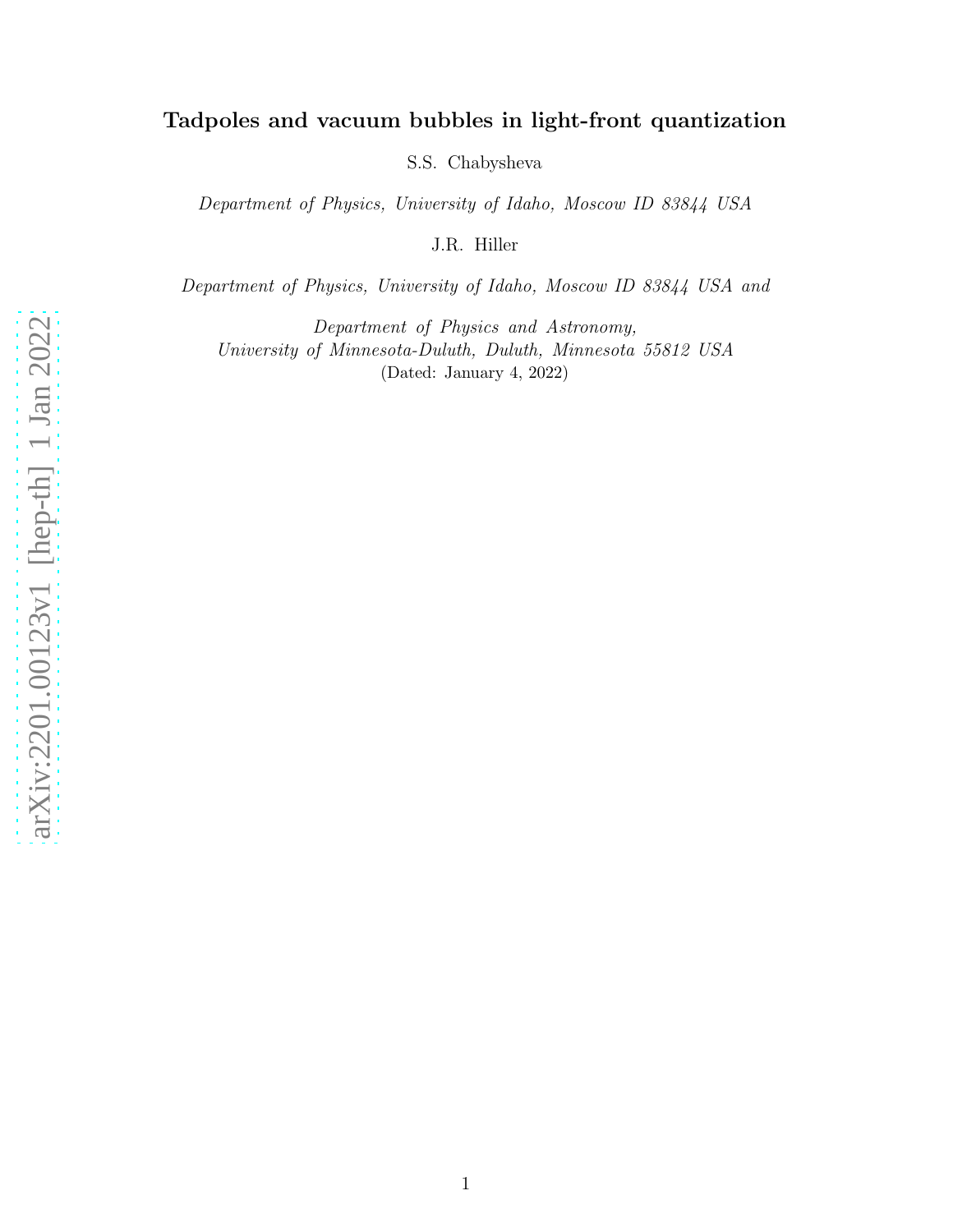## Abstract

We develop a method by which vacuum transitions may be included in light-front calculations. This allows tadpole contributions which are important for symmetry-breaking effects and yet are missing from standard light-front calculations. These transitions also dictate a nontrivial vacuum and contributions from vacuum bubbles to physical states. In nonperturbative calculations these separate classes of contributions (tadpoles and bubbles) cannot be filtered; instead, we regulate the bubbles and subtract the vacuum energy from the eigenenergy of physical states. The key is replacement of momentum-conserving delta functions with model functions of finite width; the width becomes the regulator and is removed after subtractions. The approach is illustrated in free scalar theory, quenched scalar Yukawa theory, and in a limited Fock-space truncation of  $\phi^4$  theory.

#### I. INTRODUCTION

Recent calculations of the critical coupling in two-dimensional  $\phi^4$  theory [\[1](#page-16-0)[–13](#page-17-0)] have shown that there is a discrepancy in the nonperturbative equivalence of equal-time and light-front quantization. Although this discrepancy can be explained with a computed shift in the renormalized mass [\[5,](#page-16-1) [6](#page-16-2), [8,](#page-16-3) [14\]](#page-17-1), this explanation is a correction to the light-front calculation, rather than a direct calculation. In addition, calculations with coordinates that interpolate between equal-time and light-front quantizations [\[15,](#page-17-2) [16](#page-17-3)], indicate that the light-front limit should obtain the same critical coupling as obtained in equal time quantization [\[17](#page-17-4)]. The key is the inclusion of tadpole contributions, which on the light front requires zero modes, modes with zero longitudinal momentum, to represent transitions to and from the vacuum, as illustrated in Fig.  $1(a)$  $1(a)$ .<sup>1</sup> In a nonperturbative calculation, where one cannot pick and choose classes of diagrams, the presence of vacuum transitions necessarily imports (divergent) vacuum bubbles, of a sort shown in Fig. [1\(](#page-1-0)b), as well as tadpoles.[2](#page-1-2)

Zero-mode contributions to physical states and the corresponding nontriviality of the light-front vacuum [\[19,](#page-17-5) [20,](#page-17-6) [22,](#page-17-7) [23\]](#page-17-8) are of broader interest than just the critical coupling



<span id="page-1-0"></span>FIG. 1. Tadpole graph (a) and vacuum bubble (b) in  $\phi^4$  theory. Note the momentum-conserving transitions to and from the vacuum that imply light-front zero-mode contributions.

<sup>1</sup> These figures were drawn with JaxoDraw [\[18](#page-17-9)].

<span id="page-1-2"></span><span id="page-1-1"></span><sup>2</sup> This is a separate question from perturbative equivalence, which has been generally established. For recent discussions, see [\[19](#page-17-5)[–21\]](#page-17-10).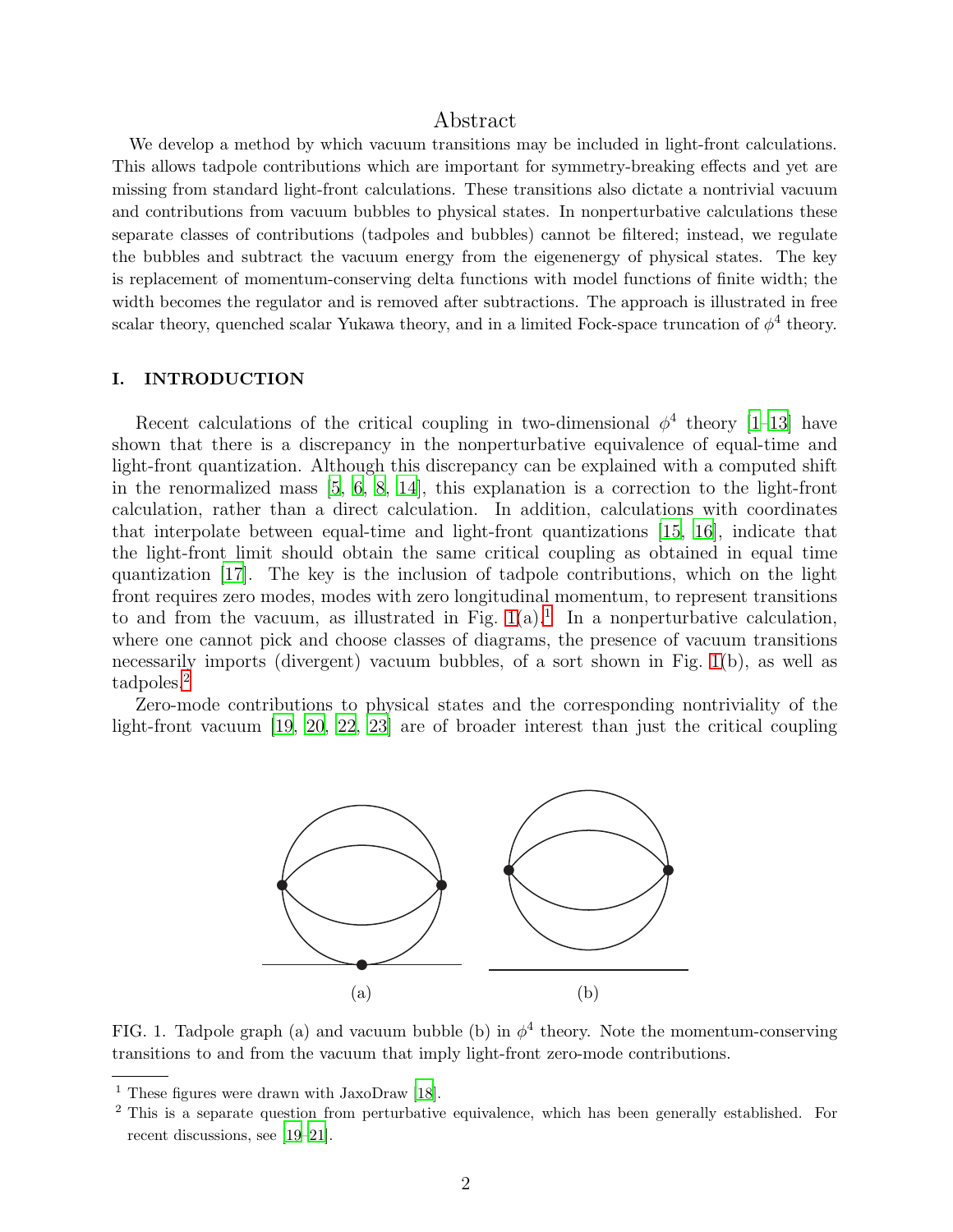in  $\phi^4$  theory. They enter into any discussion of symmetry breaking, such as the Higgs mechanism, and of vacuum condensates [\[24\]](#page-17-11). More recently they have been identified as possible contributions to higher-twist distribution functions [\[25\]](#page-17-12). For these reasons, we explore a possible method for inclusion, within the context of two-dimensional scalar theories; extension to three and four dimensions should be straightforward.<sup>[3](#page-2-0)</sup>

Contributions such as tadpoles and vacuum bubbles that involve transitions to and from the vacuum must rely on terms normally excluded from light-front Hamiltonians. These are terms with only creation operators or only annihilation operators. With light-front longitudinal momenta constrained to be nonnegative, momentum conservation requires that the operators create or annihilate zero momentum. On this basis they are always dropped. However, depending on the zero-momentum behavior of the Fock-space wave functions, matrix elements of such terms need not be zero.

For example, consider light-front quantization [\[28](#page-18-0)[–34\]](#page-18-1) of a two-dimensional scalar theory. We define light-front coordinates [\[28\]](#page-18-0) and momenta as  $x^{\pm} = t \pm z$  and  $p^{\pm} = E \pm p_z$ , with  $x^{+}$  chosen as the light-front time. The mass-shell condition for the total two-momentum  $(P^-, P^+)$  is then  $M^2 = P^+P^-$ , which gives the fundamental bound-state eigenproblem as

$$
\mathcal{P}^-|\psi(P^+)\rangle = \frac{M^2}{P^+}|\psi(P^+)\rangle,\tag{1.1}
$$

where  $\mathcal{P}^-$  is the light-front Hamiltonian. A typical Fock-state wave function for an eigenstate of this Hamiltonian satisfies an equation of the following form:

$$
\sum_{i}^{n} \frac{\mu^{2}}{p_{i}^{+}} \psi_{n}(p_{1}^{+}, \dots, p_{n}^{+}) + \frac{1}{\sqrt{p_{1}^{+} p_{2}^{+} p_{3}^{+} \dots}} \times \text{contributions from other Fock sectors} = \frac{M^{2}}{P^{+}} \psi_{n},\tag{1.2}
$$

with  $n$  the number of constituents. The symmetry for bosons then requires that the small momentum behavior of this wave function is

<span id="page-2-1"></span>
$$
\psi_n \sim \frac{1}{\sqrt{\prod_i^n p_i^+} \sum_i^n \frac{1}{p_i^+}}.
$$
\n(1.3)

The matrix element of a vacuum transition in  $\phi^4$  theory reduces to

$$
\langle \psi_{n+4} | \int \frac{\prod_{i}^{4} dp_{i}^{+}}{\sqrt{\prod_{i}^{4} p_{i}^{+}}} \delta(\sum_{i}^{4} p_{i}^{+}) \prod_{i}^{4} a^{\dagger}(p_{i}^{+}) | \psi_{n} \rangle \tag{1.4}
$$

$$
\sim \int \frac{\prod_{i}^{n+4} dp_i^+}{\prod_{i}^{n+4} p_i^+} \frac{\delta(\sum_{i}^4 p_{n+i}^+)}{\left(\sum_{i}^{n+4} \frac{1}{p_i^+}\right) \left(\sum_{i}^{n} \frac{1}{p_i^+}\right)} \delta(P^+ - \sum_{i}^{n} p_i^+). \tag{1.5}
$$

With  $Q = \sum_{i=1}^{4} p_{n+i}^{+}$ ,  $p_{n+i}^{+} = x_i Q$ , and  $\prod_{i=n+1}^{n+4} dp_i^{+} = Q^3 d Q \prod_{i=1}^{4} dx_i \delta(1 - \sum_{i=1}^{4} x_i)$ , this becomes

$$
\langle \psi_{n+4} | \int \frac{\prod_{i}^{4} dp_{i}^{+}}{\sqrt{\prod_{i}^{4} p_{i}^{+}}} \delta(\sum_{i}^{4} p_{i}^{+}) \prod_{i}^{4} a^{\dagger}(p_{i}^{+}) | \psi_{n} \rangle \tag{1.6}
$$

$$
\sim \int dQ \delta(Q) \int \frac{\prod_i^4 dx_i \delta(1-\sum_i^4 x_i)}{\left(\prod_i^4 x_i\right) \left(\sum_i^4 \frac{1}{x_i}\right)} \int \frac{\prod_i^n dp_i^+ \delta(P^+ - \sum_i^n p_i^+)}{\left(\prod_i^n p_i^+\right) \left(\sum_i^n \frac{1}{p_i^+}\right)},
$$

<span id="page-2-0"></span><sup>3</sup> For alternative methods, see [\[26\]](#page-17-13) and [\[27\]](#page-18-2).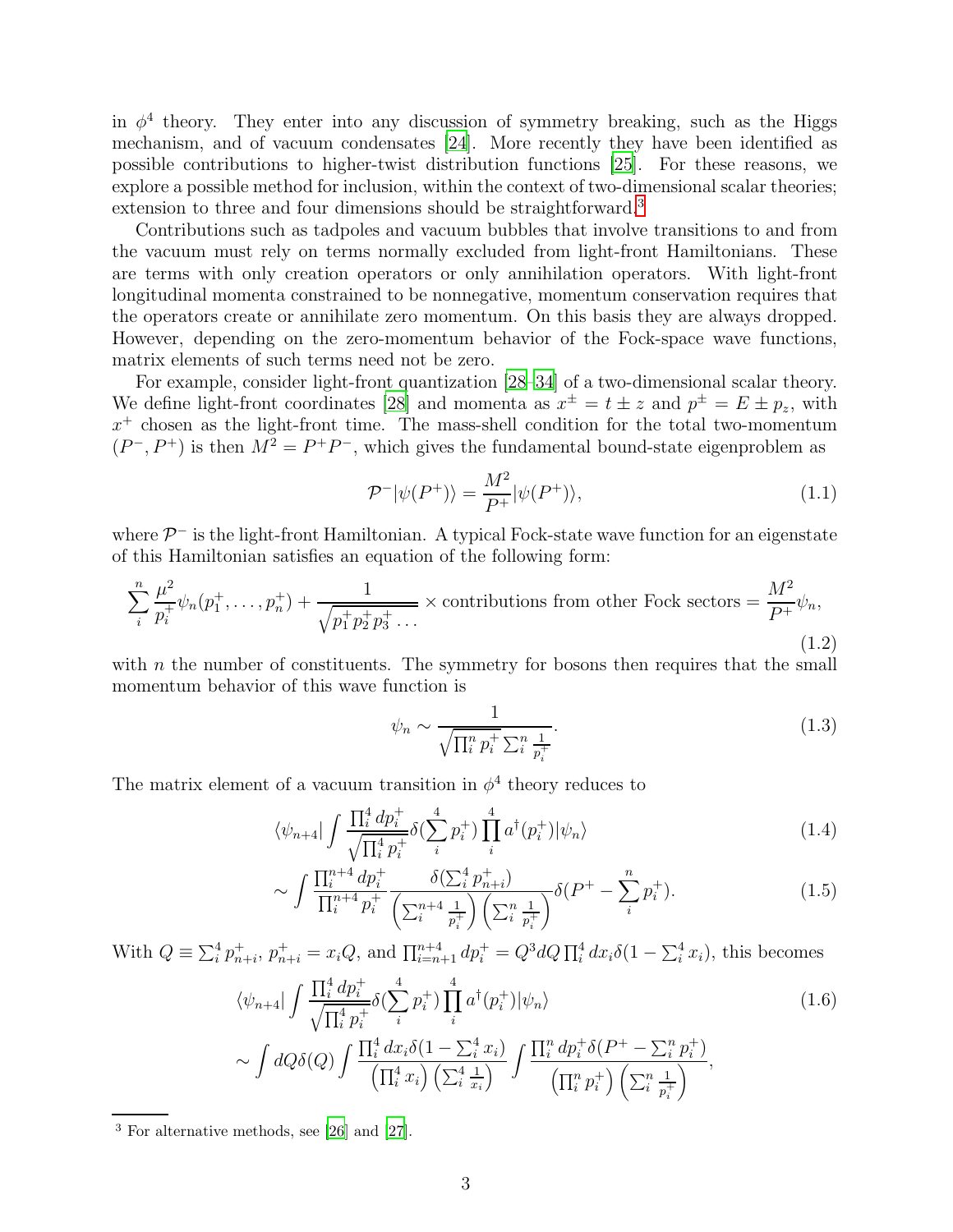which is finite and nonzero. Thus, such vacuum-transition terms cannot be ignored automatically.

Vacuum transitions also generate vacuum bubbles which make contributions proportional to the size L of the spatial dimension as expressed through  $4\pi\delta(0) = \int dx^{-} = L$ . A nonperturbative calculation requires a cutoff, to regulate this infinity, and a subtraction of the vacuum energy from any eigenenergy of a physical state. We regulate by replacing delta functions of momentum with model functions  $\delta_{\epsilon}$  that have a width parameter  $\epsilon$  and take the limit of  $\epsilon \to 0$  at the end of a calculation.<sup>[4](#page-3-0)</sup> For the (nontrivial) vacuum state, we compute a finite energy density, with the model parameter  $\epsilon$  related to the spatial volume L in a model-dependent way:  $4\pi\delta_{\epsilon}(0) = L$ .

For any finite width  $\epsilon$ , there will be additional modes present in any calculation. We call these ephemeral modes, since they are not zero modes but instead disappear in the limit of zero width. The remaining imprint is essentially a zero-mode contribution, but obtained as a limit. Contributions to massive states, beyond the vacuum-energy shift and tadpoles, are generally negligible for weak coupling; however, for strong coupling, the Fock-state momentum wave functions can be become broad enough that they overlap with ephemeral modes. Depending on the zero-momentum behavior of these wave functions, there can be additional contributions from vacuum transitions.

Such contributions cannot be readily captured with the DLCQ formalism [\[35\]](#page-18-3), and DLCQ calculations with constrained zero modes [\[36](#page-18-4)[–38\]](#page-18-5) are incomplete. For good resolution of the ephemeral modes, the DLCQ resolution K must satisfy  $1/K \ll \epsilon/P^+$ . Also, the integrals that must be represented by the rectangular DLCQ grid are highly singular, for which the grid is ill suited. Calculations would be best undertaken with a basis function expansion, for which matrix elements can be computed once and for all with an adaptive Monte Carlo integration, such as is available in the VEGAS package [\[39\]](#page-18-6).

Even with antiperiodic boundary conditions, the DLCQ approach cannot neglect zero modes. With such boundary conditions one can avoid the constraint equation, but the approximation to the integral operators in  $\mathcal{P}^-$  is the midpoint rule with an error no better than the  $1/K^2$  for periodic boundary conditions, where the integrals are approximated by the trapezoidal rule.<sup>[5](#page-3-1)</sup> The trouble is that the coefficient of the  $1/K^2$  correction is small only if the integrand is slowly varying. If instead there is rapid variation, such as can happen near zero momentum, the approximation becomes quite poor except at very high resolution. In other words, if zero-mode contributions are important, antiperiodic boundary conditions do not provide an approximation any better than periodic boundary conditions.

To explore the inclusion of vacuum transitions, we first consider  $\phi^4$  theory in more detail; in Sec. [II](#page-4-0) we consider the leading tadpole and vacuum-bubble contributions. Next, in Sec. [III,](#page-6-0) we develop an analytic solution for a free scalar as a generalized coherent state of ephemeral modes. The vacuum bubble contributions replicate the one-loop calculation emphasized by Collins [\[22](#page-17-7)]. We also consider the solution for a shifted scalar with nonzero vacuum expectation value. This is done in the continuum, without interpolation from equal-time quantization and without discretization. Finally, we consider quenched scalar Yukawa theory in lowest-order Fock truncation in Sec. [IV,](#page-9-0) to see the subtraction of the vacuum energy of the neutral scalar in the charge-zero sector from the dressed scalar energy in the charge-one

<span id="page-3-0"></span><sup>&</sup>lt;sup>4</sup> This is equivalent to the regulator used in [\[19](#page-17-5)] for the calculation of a time-ordered product. The parameter R in their Eq. (22), introduced as the radius of a circle approaching infinity, is essentially  $1/\epsilon$ . However, the circle at infinity is something that arises in diagrammatic calculations rather than nonperturbative eigenvalue problems.

<span id="page-3-1"></span><sup>5</sup> Without a solution to the constraint equation, the error in DLCQ with periodic boundary conditions is of order  $1/K$ , unless the endpoints (the zero modes) make no contribution to the integrals.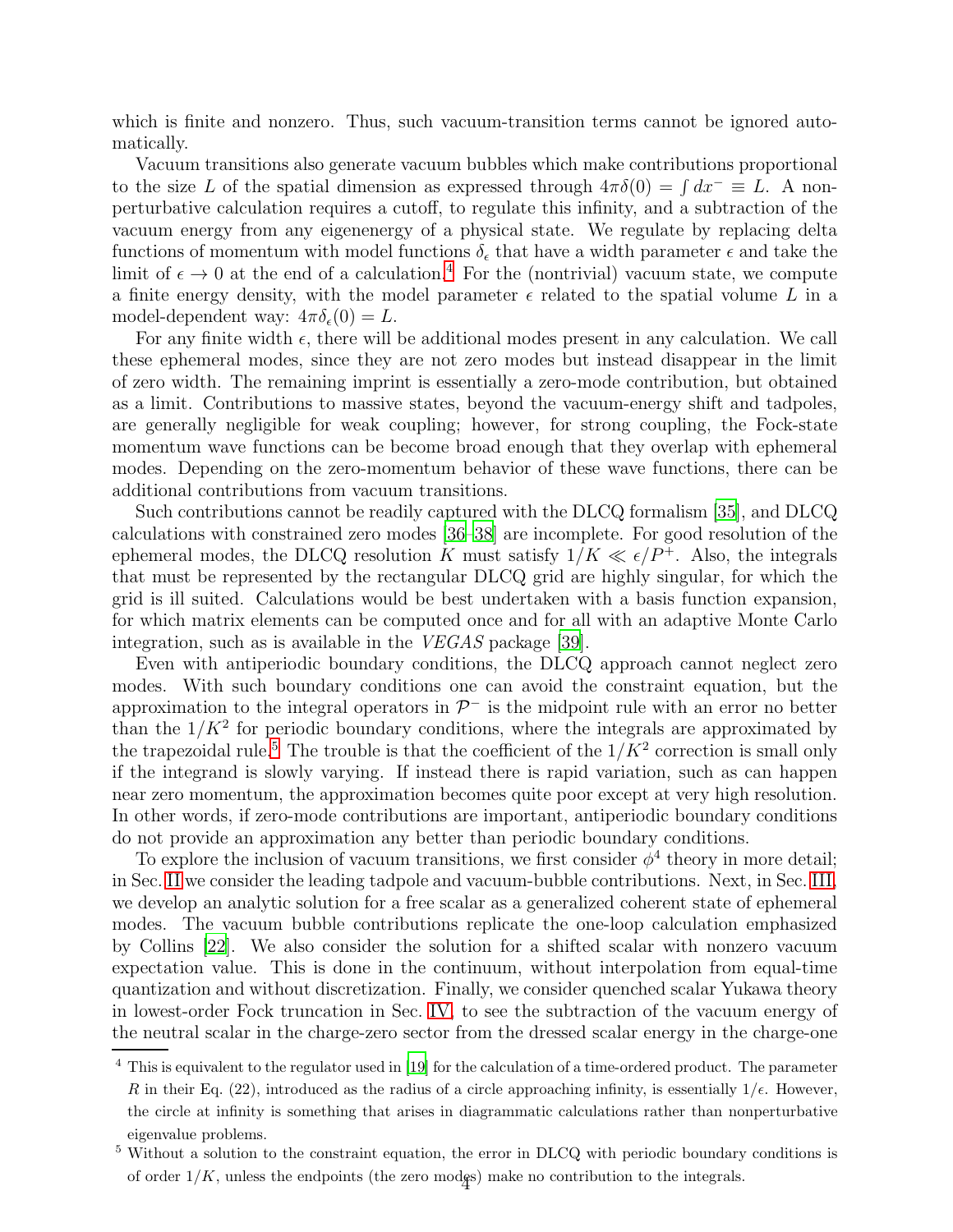sector. Numerical calculations are postponed to future work.

## <span id="page-4-0"></span>II. LOWEST-ORDER  $\phi^4$  THEORY

The Lagrangian for two-dimensional  $\phi^4$  theory is

$$
\mathcal{L} = \frac{1}{2} (\partial_{\mu} \phi)^2 - \frac{1}{2} \mu^2 \phi^2 - \frac{\lambda}{4!} \phi^4, \qquad (2.1)
$$

where  $\mu$  is the mass of the boson and  $\lambda$  is the coupling constant. The light-front Hamiltonian density is

$$
\mathcal{H} = \frac{1}{2}\mu^2\phi^2 + \frac{\lambda}{4!}\phi^4.
$$
\n(2.2)

The mode expansion for the field  $is^6$  $is^6$ 

<span id="page-4-3"></span>
$$
\phi(x^+ = 0, x^-) = \int \frac{dp}{\sqrt{4\pi p}} \left\{ a(p)e^{-ipx^-/2} + a^{\dagger}(p)e^{ipx^-/2} \right\}.
$$
 (2.3)

The nonzero commutation relation is

<span id="page-4-4"></span>
$$
[a(p), a†(p')] = \delta(p - p'). \qquad (2.4)
$$

The light-front Hamiltonian is  $\mathcal{P}^- = \mathcal{P}_0^- + \mathcal{P}_{\text{int}}^-$ , with

<span id="page-4-2"></span>
$$
\mathcal{P}_0^- = \int dp \frac{\mu^2}{p} a^\dagger(p) a(p) + \frac{\mu^2}{2} \int \frac{dp_1 dp_2}{\sqrt{p_1 p_2}} \delta_\epsilon(p_1 + p_2) \left[ a(p_1) a(p_2) + a^\dagger(p_1) a^\dagger(p_2) \right], \quad (2.5)
$$

$$
\mathcal{P}_{\text{int}}^{-} = \mathcal{P}_{04}^{-} + \mathcal{P}_{40}^{-} + \mathcal{P}_{22}^{-} + \mathcal{P}_{13}^{-} + \mathcal{P}_{31}^{-},
$$
\n(2.6)

where

$$
\mathcal{P}_{04}^{-} = \frac{\lambda}{24} \int \frac{dp_1 dp_2 dp_3 dp_4}{4\pi \sqrt{p_1 p_2 p_3 p_4}} \delta_{\epsilon} \left(\sum_{i}^{4} p_i\right) a(p_1) a(p_2) a(p_3) a(p_4),\tag{2.7}
$$

$$
\mathcal{P}_{40}^{-} = \frac{\lambda}{24} \int \frac{dp_1 dp_2 dp_3 dp_4}{4\pi \sqrt{p_1 p_2 p_3 p_4}} \delta_{\epsilon} \left(\sum_{i}^{4} p_i\right) a^{\dagger}(p_1) a^{\dagger}(p_2) a^{\dagger}(p_3) a^{\dagger}(p_4),\tag{2.8}
$$

$$
\mathcal{P}_{22}^{-} = \frac{\lambda}{4} \int \frac{dp_1 dp_2}{4\pi \sqrt{p_1 p_2}} \int \frac{dp_1' dp_2'}{\sqrt{p_1' p_2'}} \delta(p_1 + p_2 - p_1' - p_2') \tag{2.9}
$$

$$
\times a^{\dagger}(p_1)a^{\dagger}(p_2)a(p'_1)a(p'_2),
$$
  
\n
$$
\mathcal{P}_{13}^{-} = \frac{\lambda}{6} \int \frac{dp_1dp_2dp_3}{4\pi \sqrt{p_1p_2p_3(p_1+p_2+p_3)}} a^{\dagger}(p_1+p_2+p_3)a(p_1)a(p_2)a(p_3),
$$
\n(2.10)

$$
\mathcal{P}_{31}^{-} = \frac{\lambda}{6} \int \frac{dp_1 dp_2 dp_3}{4\pi \sqrt{p_1 p_2 p_3 (p_1 + p_2 + p_3)}} a^{\dagger}(p_1) a^{\dagger}(p_2) a^{\dagger}(p_3) a(p_1 + p_2 + p_3). \tag{2.11}
$$

The subscripts indicate the number of creation and annihilation operators in each term.

<span id="page-4-1"></span><sup>&</sup>lt;sup>6</sup> For convenience we drop the  $+$  superscript and will from here on write light-front momenta such as  $p^+$ as just p.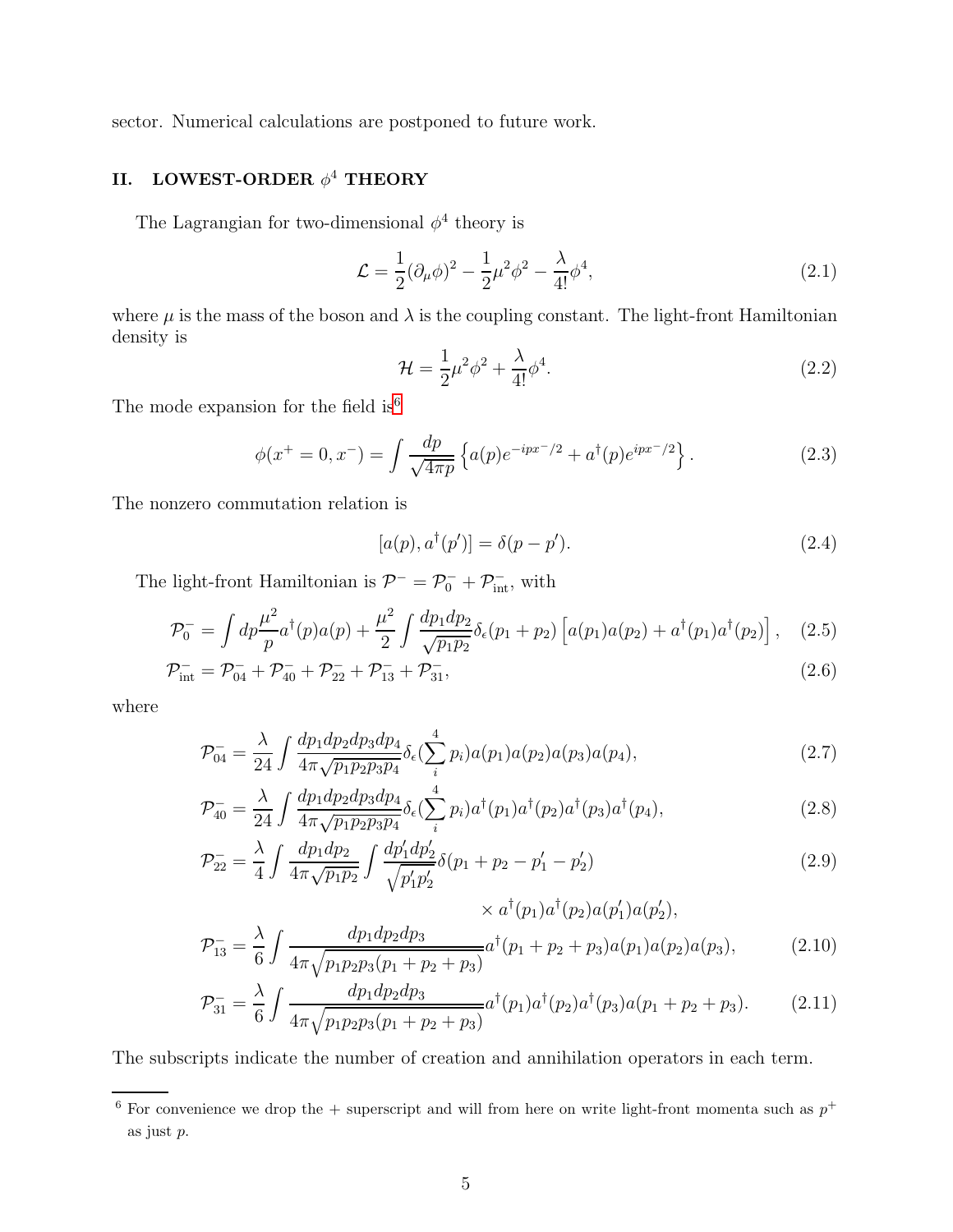To isolate the contribution from the tadpole and vacuum bubble in Fig. [1,](#page-1-0) we consider only two terms in the Fock-state expansion of the eigenstate

$$
|\psi(P)\rangle = \psi_1 a^{\dagger}(P)|0\rangle + \dots + \int \prod_{i}^{5} dp_i \delta(P - \sum_{i}^{5} p_i) \psi_5(p_1, \dots, p_5) \frac{1}{\sqrt{5!}} \prod_{i}^{5} a^{\dagger}(p_i)|0\rangle + \dots, (2.12)
$$

in order to represent the five constituents in the intermediate states, and we keep only the first term of  $\mathcal{P}^-_0$  and the first three terms of  $\mathcal{P}^-_{int}$ , as the only terms that connect the two Fock sectors. We then consider the eigenvalue problem

$$
(\mathcal{P}_0^- + \mathcal{P}_{\text{int}}^-)|\psi(P)\rangle = \left(\frac{M^2}{P} + P_{\text{vac}}^-\right)|\psi(P)\rangle,\tag{2.13}
$$

where we include the shift of vacuum energy  $P_{\text{vac}}^-$ , to be obtained from solving the corresponding vacuum eigenvalue problem

$$
(\mathcal{P}_0^- + \mathcal{P}_{\text{int}}^-)|\text{vac}\rangle = P_{\text{vac}}^-| \text{vac}\rangle, \tag{2.14}
$$

with  $\vert vac \rangle$  the lowest eigenstate. Projection of the eigenvalue problem for the lowest massive state onto Fock sectors yields a system of equations for the Fock-state wave functions

<span id="page-5-1"></span>
$$
\frac{\mu^2}{P}\psi_1 + \frac{\lambda}{\sqrt{24}} \int \frac{\prod_i^4 dp_i}{4\pi \sqrt{\prod_i^4 p_i}} \delta_{\epsilon} (\sum_i^4 p_i) \psi_5(p_1, \dots, p_5) = \left(\frac{M^2}{P} + P_{\text{vac}}^{-1}\right) \psi_1,\tag{2.15}
$$

$$
\left(\sum_{i}^{5} \frac{\mu^{2}}{p_{i}}\right) \psi_{5} + \frac{\lambda}{24} \frac{1}{5} \left[ \frac{\delta_{\epsilon}(\sum_{i}^{4} p_{i})}{4\pi \sqrt{\prod_{i}^{4} p_{i}}} + (p_{5} \leftrightarrow p_{1}, p_{2}, p_{3}, p_{4}) \right] \psi_{1}
$$
\n(2.16)

$$
+ 20\frac{\lambda}{4} \int \frac{dp'_1 dp'_2}{4\pi \sqrt{p_1 p_2 p'_1 p'_2}} \delta(p_1 + p_2 - p'_1 - p'_2) \psi_5(p'_1, p'_2, p_3, p_4, p_5) = \frac{M^2}{P} \psi_5,
$$

where we have invoked a sector-dependent energy shift, with no  $P_{\text{vac}}^-$  in the top Fock sector.<sup>[7](#page-5-0)</sup>

The second equation can be solved iteratively with respect to the self-coupling of the five-constituent Fock state in the third term of [\(2.16\)](#page-5-1); this corresponds to a diagrammatic expansion. The leading term in the expansion generates the vacuum bubble in Fig. [1\(](#page-1-0)b) that contributes  $P_{\text{vac}}^-$  in [\(2.15\)](#page-5-1). The second term, where the self interaction acts once, produces the tadpole in Fig. [1\(](#page-1-0)a). Both are written explicitly in  $(2.17)$  and  $(2.18)$  below. Subtraction of  $P_{\text{vac}}^-$  from both sides of [\(2.15\)](#page-5-1) eliminates the divergent bubble.

From [\(2.15\)](#page-5-1) and [\(2.16\)](#page-5-1), the contributions take the forms

<span id="page-5-2"></span>
$$
\text{bubble} \to \int \frac{\prod_{i}^{5} dp_{i}}{\prod_{i}^{4} p_{i}} \delta(P - \sum_{i}^{5} p_{i}) \frac{\delta_{\epsilon} (\sum_{i}^{4} p_{i})^{2}}{\frac{M^{2}}{P} - \sum_{i}^{5} \frac{\mu^{2}}{p_{i}}} \sim -\int \delta_{\epsilon}(Q)^{2} \frac{dQ}{\mu^{2}} \int \frac{\prod_{i}^{4} dx_{i}}{\prod_{i}^{4} x_{i}} \delta(1 - \sum_{i}^{4} x_{i}), \tag{2.17}
$$

<span id="page-5-3"></span>
$$
\text{tadpole} \rightarrow \int \frac{\prod_{i}^{5} dp_{i} \delta_{\epsilon} (\sum_{i}^{4} p_{i})}{\sqrt{\prod_{i}^{4} p_{i}}} \frac{\delta(P - \sum_{i}^{5} p_{i})}{\frac{M^{2}}{P} - \sum_{i}^{5} \frac{\mu^{2}}{p_{i}}} \int \frac{dp_{1}' dp_{2}'}{\sqrt{p_{4} p_{5} p_{1}' p_{2}'}} \frac{\delta(p_{4} + p_{5} - p_{1}' - p_{2}')}{\frac{M^{2}}{P} - \sum_{i}^{3} \frac{\mu^{2}}{p_{i}} - \frac{\mu^{2}}{p_{1}'} - \frac{\mu^{2}}{p_{2}'}} \frac{\delta_{\epsilon} (\sum_{i}^{3} p_{i} + p_{1}')}{\sqrt{\prod_{i}^{3} p_{i} p_{1}'}}
$$
\n(2.18)

The expression for the bubble diverges as  $\epsilon \to 0$  and is proportional to  $\delta(0) = L/4\pi$ ; however, the same expression is obtained for the nontrivial vacuum energy  $P_{\text{vac}}^-$  and is subtracted.

<span id="page-5-0"></span><sup>7</sup> In the top sector, there are, of course, no vacuum corrections from higher Fock sectors.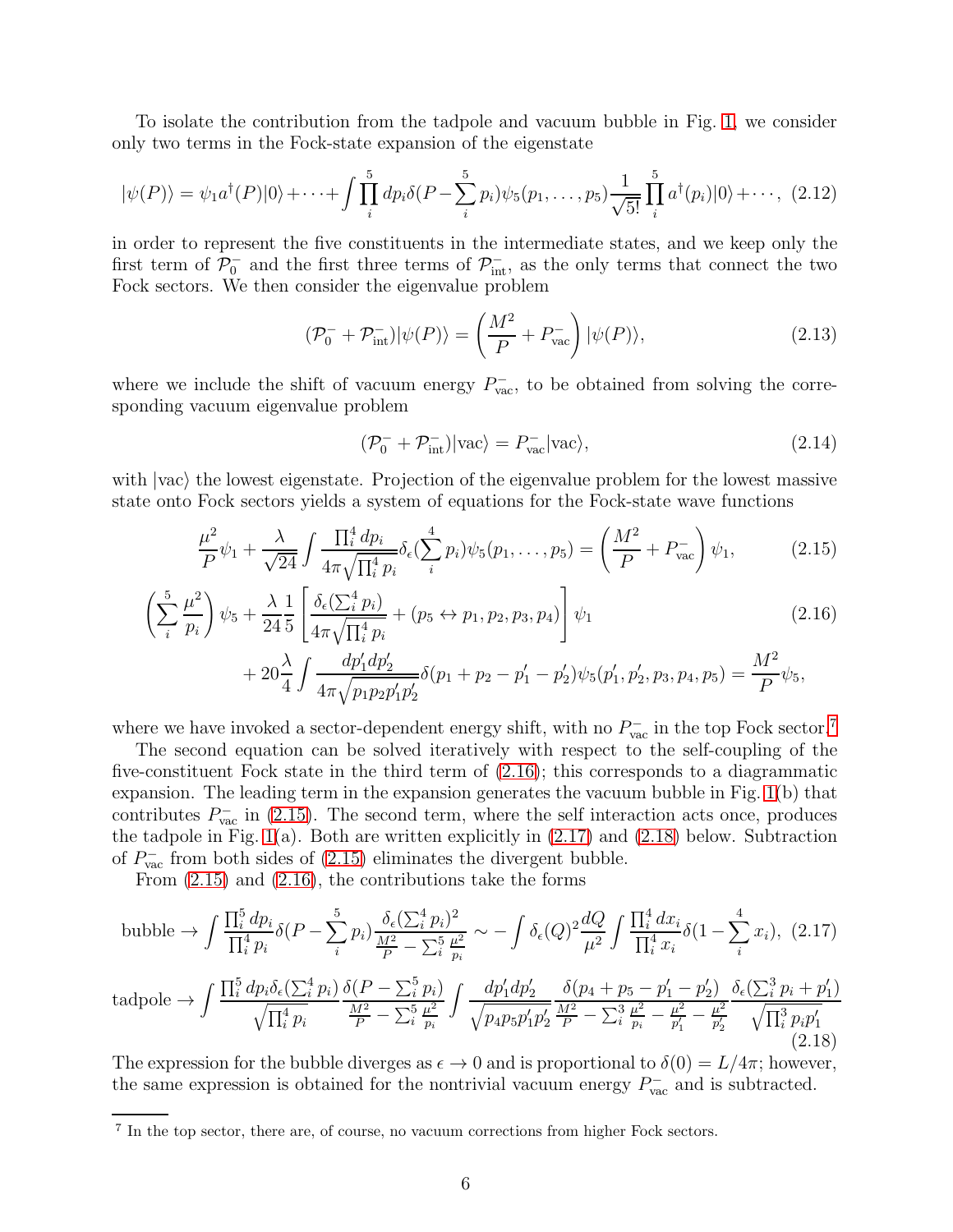The expression for the tadpole contribution can be simplified by noting that  $\delta(P - \sum_{i}^{5} p_i)$ reduces to  $\delta(P-p_5)$ , which can be used to do the  $p_5$  integral and  $\delta(p_4+p_5-p'_1-p'_2)$  becomes  $\delta(p_4 + P - p'_1 - p'_2)$ , which can be used to do the  $p'_2$  integral. Finally,  $\delta_{\epsilon}(\sum_i^3 p_i + p'_1)$  can be written  $\delta_{\epsilon}(p_4 - p'_1)$  and used to do the  $p'_1$  integral. These leave

tadpole 
$$
\sim \int \frac{\prod_i^4 dp_i}{\prod_i^4 p_i} \frac{1}{p_4 P} \frac{\delta_{\epsilon}(\sum_i^4 p_i)}{\left[\frac{M^2}{P} - \sum_i^4 \frac{\mu^2}{p_i} - \frac{\mu^2}{P}\right]^2} \sim \frac{1}{P} \int \delta_{\epsilon}(Q) dQ \int \frac{\prod_i^4 dx_i}{(\prod_i^4 x_i) x_4 \left(\sum_i^4 \frac{\mu^2}{x_i}\right)^2},
$$
 (2.19)

which is finite and inversely proportional to  $P$ , the mark of a light-front self-energy correction.

Of course, in a nonperturbative calculation, these contributions cannot be separated. However, with the bubbles regulated, one can solve the eigenproblems for the vacuum and the massive states and then carry out the necessary  $P_{\text{vac}}^-$  subtraction prior to taking the width parameter  $\epsilon$  to zero.

## <span id="page-6-0"></span>III. FREE SCALAR

#### A. Free vacuum

The free vacuum  $|vac\rangle$  is an eigenstate of the free scalar Hamiltonian  $\mathcal{P}_0^-$  in [\(2.5\)](#page-4-2):

$$
\mathcal{P}_0^-|\text{vac}\rangle = P_{\text{vac}}^-|\text{vac}\rangle. \tag{3.1}
$$

We will show that the vacuum is a generalized coherent state,

$$
|\text{vac}\rangle = \sqrt{Z}e^{A^{\dagger}}|0\rangle,\tag{3.2}
$$

where

$$
A^{\dagger} = \int_0^{\infty} \frac{dp_1 dp_2}{\sqrt{p_1 p_2}} \frac{f(p_1, p_2)}{\frac{1}{p_1} + \frac{1}{p_2}} a^{\dagger}(p_1) a^{\dagger}(p_2).
$$
 (3.3)

For such a state, we have

$$
a(p)|\text{vac}\rangle = 2 \int \frac{dp'}{\sqrt{pp'}} \frac{f(p,p')}{\frac{1}{p} + \frac{1}{p'}} a^{\dagger}(p')|\text{vac}\rangle \tag{3.4}
$$

and

$$
a(p_1)a(p_2)|\text{vac}\rangle = \frac{2}{\sqrt{p_1p_2}} \frac{f(p_1, p_2)}{\frac{1}{p_1} + \frac{1}{p_2}} |\text{vac}\rangle
$$
\n
$$
+4 \int \frac{dp'_1 dp'_2}{\sqrt{p_1p_2p'_1p'_2}} \frac{f(p_1, p'_1)}{\frac{1}{p_1} + \frac{1}{p'_1}} \frac{f(p_2, p'_2)}{\frac{1}{p_2} + \frac{1}{p'_2}} a^{\dagger}(p'_1)a^{\dagger}(p'_2)|\text{vac}\rangle.
$$
\n(3.5)

With these we can apply  $\mathcal{P}_0^-$  to obtain

$$
\mathcal{P}_0^-|\text{vac}\rangle = \frac{\mu^2}{2} \int \frac{dp_1 dp_2}{\sqrt{p_1 p_2}} \delta_{\epsilon}(p_1 + p_2) \left[ a^{\dagger}(p_1) a^{\dagger}(p_2) + \frac{2}{\sqrt{p_1 p_2}} \frac{f(p_1, p_2)}{\frac{1}{p_1} + \frac{1}{p_2}} + 4 \int \frac{dp'_1 dp'_2}{\sqrt{p_1 p_2 p'_1 p'_2}} \frac{f(p_1, p'_1)}{\frac{1}{p_1} + \frac{1}{p'_1}} \frac{f(p_2, p'_2)}{\frac{1}{p_2} + \frac{1}{p'_2}} a^{\dagger}(p'_1) a^{\dagger}(p'_2) \right] |\text{vac}\rangle + \int dp \frac{\mu^2}{p} a^{\dagger}(p) \int dp' \frac{2}{\sqrt{pp'}} \frac{f(p, p')}{\frac{1}{p} + \frac{1}{p'}} a^{\dagger}(p') |\text{vac}\rangle.
$$
\n(3.6)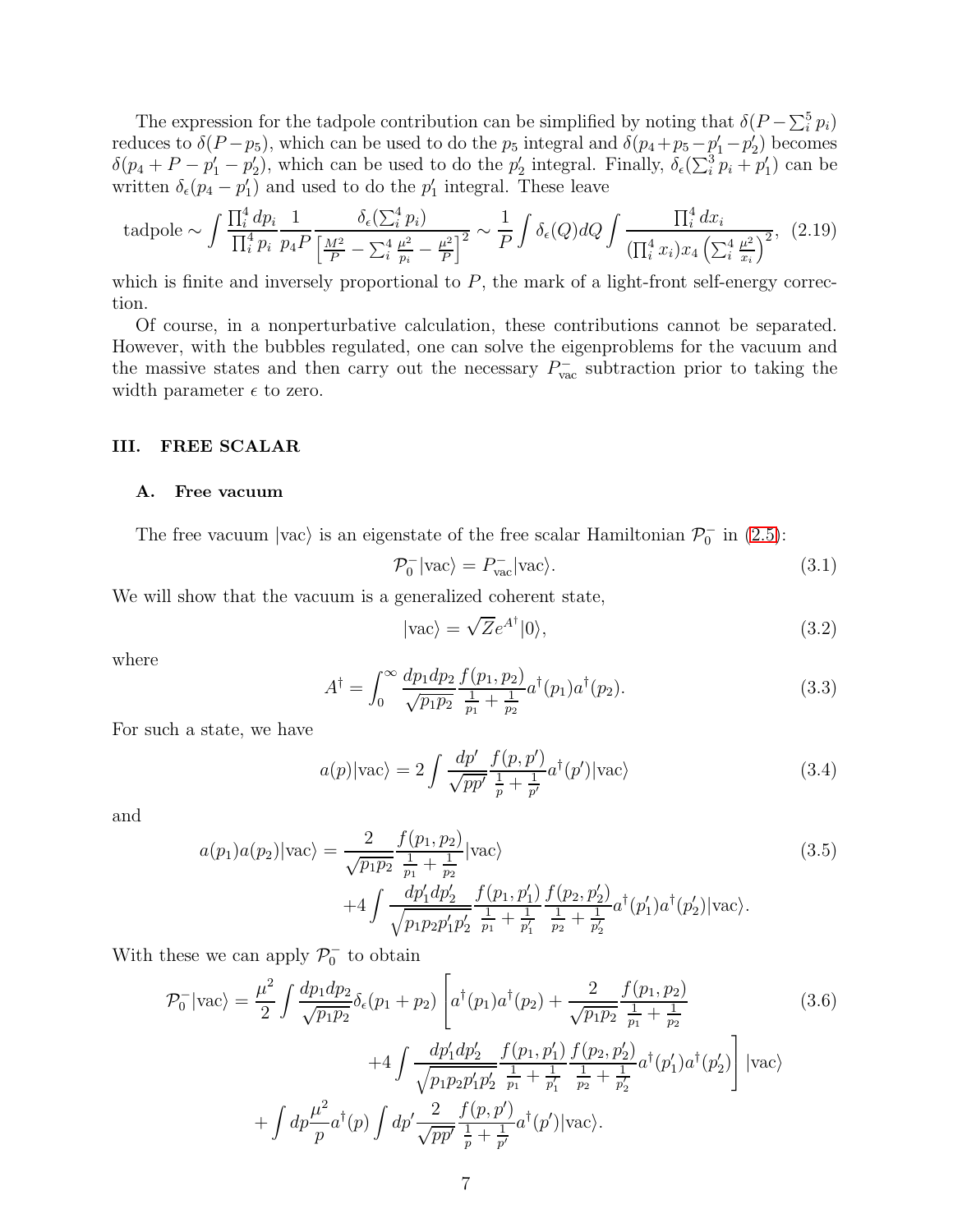The solution to  $\mathcal{P}_0^-|\text{vac}\rangle = P_{\text{vac}}^-|\text{vac}\rangle$  is then possible if

$$
P_{\text{vac}}^{-} = \frac{\mu^2}{2} \int \frac{dp_1 dp_2}{\sqrt{p_1 p_2}} \delta_{\epsilon}(p_1 + p_2) \frac{2}{\sqrt{p_1 p_2}} \frac{f(p_1, p_2)}{\frac{1}{p_1} + \frac{1}{p_2}}
$$
(3.7)

and the symmetrized coefficients of  $a^{\dagger}(p_1)a^{\dagger}(p_2)$  sum to zero:

<span id="page-7-0"></span>
$$
0 = \frac{\mu^2}{2} \frac{\delta_{\epsilon}(p_1 + p_2)}{\sqrt{p_1 p_2}} + 2\mu^2 \int \frac{dp'_1 dp'_2}{p'_1 p'_2 \sqrt{p_1 p_2}} \delta_{\epsilon}(p'_1 + p'_2) \frac{f(p_1, p'_1)}{\frac{1}{p_1} + \frac{1}{p'_1}} \frac{f(p_2, p'_2)}{\frac{1}{p_2} + \frac{1}{p'_2}} + \frac{1}{2} \left[ \frac{\mu^2}{p_1} + \frac{\mu^2}{p_2} \right] \frac{2}{\sqrt{p_1 p_2}} \frac{f(p_1, p_2)}{\frac{1}{p_1} + \frac{1}{p_2}}.
$$
 (3.8)

In the second term of [\(3.8\)](#page-7-0), we can compute

$$
\int \frac{dp'_1 dp'_2}{p'_1 p'_2} \delta_{\epsilon}(p'_1 + p'_2) \frac{f(p_1, p'_1)}{\frac{1}{p_1} + \frac{1}{p'_1}} \frac{f(p_2, p'_2)}{\frac{1}{p_2} + \frac{1}{p'_2}}
$$
\n
$$
= p_1 p_2 \int Q dQ \delta_{\epsilon}(Q) \int dx \frac{f(p_1, xQ) f(p_2, (1-x)Q)}{(p_1 + xQ)(p_2 + (1-x)Q)} = f(p_1) f(p_2) \int Q dQ \delta_{\epsilon}(Q) = 0.
$$
\n(3.9)

The sum of coefficients in [\(3.8\)](#page-7-0) is then zero if

$$
f(p_1, p_2) = -\frac{1}{2}\delta_{\epsilon}(p_1 + p_2). \tag{3.10}
$$

This determines the vacuum state.

With this solution for the coherent-state wave function, the energy of the vacuum is

<span id="page-7-2"></span>
$$
P_{\text{vac}}^{-} = -\frac{\mu^{2}}{2} \int \frac{dp_{1}dp_{2}}{p_{1}p_{2}} \frac{\delta_{\epsilon}(p_{1} + p_{2})^{2}}{\frac{1}{p_{1}} + \frac{1}{p_{2}}} = -\frac{\mu^{2}}{2} \int \frac{QdQdx}{Q^{2}x(1 - x)} \frac{\delta_{\epsilon}(Q)^{2}}{\frac{1}{Q} \frac{1}{x(1 - x)}}
$$
  
= 
$$
-\frac{\mu^{2}}{2} \int dQ \delta_{\epsilon}(Q)^{2} = -\frac{\mu^{2}}{2} \delta_{\epsilon}(0) \int_{0}^{\infty} dQ \delta_{\epsilon}(Q) = -\frac{\mu^{2}}{2} \frac{L}{4\pi} \frac{1}{2} = -\frac{\mu^{2}L}{16\pi}.
$$
 (3.11)

Here L is the (infinite) volume of light-front space; however,  $\delta_{\epsilon}$  at finite  $\epsilon$  regulates  $P_{\text{vac}}^-$  when it is embedded in a nonperturbative calculation.



<span id="page-7-1"></span>FIG. 2. One-loop self-energy graph as a simple vacuum bubble which contributes to the vacuum state of a free scalar. The dashed line indicates the intermediate state of two ephemeral modes.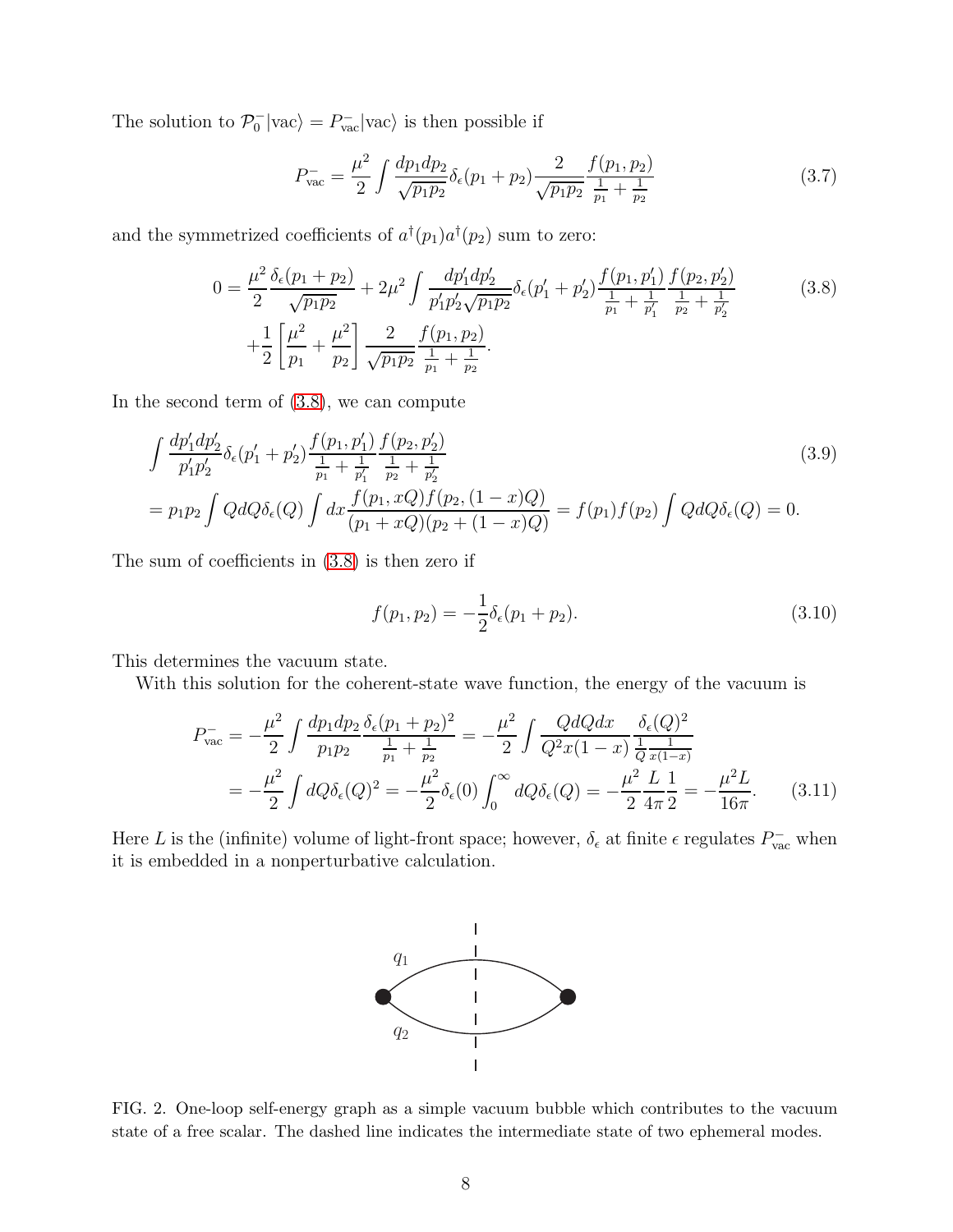This result is proportional to the one-loop vacuum bubble computed by Collins [\[22\]](#page-17-7). The equivalent perturbative calculation, corresponding to the loop in Fig. [2,](#page-7-1) is

$$
2\frac{\mu^2}{2} \int \frac{dq_1 dq_2}{\sqrt{q_1 q_2}} \delta_{\epsilon}(q_1 + q_2) \frac{1}{\frac{M^2}{P} - \frac{\mu^2}{q_1} - \frac{\mu^2}{q_2}} \frac{\delta_{\epsilon}(q_1 + q_2)}{2} = 2\frac{\mu^4}{4} \int \frac{dq_1 dq_2}{q_1 q_2} \frac{\delta_{\epsilon}(q_1 + q_2)^2}{-\frac{\mu^2}{q_1} - \frac{\mu^2}{q_2}},\tag{3.12}
$$

which matches [\(3.11\)](#page-7-2). The leading factor of 2 comes from the two possible contractions of the double scalar creation and annihilation operators.

Any massive state in the free theory has a Fock-state wave function that is a product of delta functions of the individual particle momenta  $p_i$ . This part of the state will not mix with the ephemeral modes, provided the width parameter  $\epsilon$  is chosen such that it is much less than all the  $p_i$ . For example, the single-particle state with mass  $\mu$  and momentum P is just  $a^{\dagger}(P)|\text{vac}\rangle$ . It is an eigenstate of  $\mathcal{P}_0^- - \mathcal{P}_{\text{vac}}^-$  with eigenvalue  $\mu^2/P$ . Weak couplings that broaden the momentum-space wave functions only slightly will produce effectively unmixed contributions, but calculations with strong couplings require more care.

#### B. Shifted scalar

Next we consider the shifted free scalar where  $\phi \rightarrow \phi + v$ . The new Lagrangian is

$$
\mathcal{L} = \mathcal{L}_{v=0} - \mu^2 v \phi - \frac{1}{2} \mu^2 v^2, \tag{3.13}
$$

and the Hamiltonian is  $\mathcal{P}^- = \mathcal{P}_0^- + \mathcal{P}_{\text{int}}^-$  with the interaction part

$$
\mathcal{P}_{\text{int}}^{-} = \int dx^{-} \mu^{2} v \phi = \sqrt{4\pi} \mu^{2} v \int \frac{dp}{\sqrt{p}} \delta_{\epsilon}(p) [a(p) + a^{\dagger}(p)] + \frac{1}{2} \mu^{2} v^{2} L. \tag{3.14}
$$

The constant term represents the shift in the energy of the vacuum and is therefore proportional to the spatial size L.

The vacuum state  $|{\rm vac}\rangle_v$  is now an eigenstate of  $\mathcal{P}^-$ 

$$
\left(\mathcal{P}_0^- + \mathcal{P}_{\text{int}}^-\right)|\text{vac}\rangle_v = P_{\text{vac}}^-|\text{vac}\rangle_v. \tag{3.15}
$$

It can be constructed from the free vacuum as  $e^B$ |vac $\rangle$  with

$$
B \equiv v \int dp \sqrt{4\pi p} \,\delta_{\epsilon}(p) [a^{\dagger}(p) - a(p)]. \tag{3.16}
$$

This works because

$$
e^{B}\phi(x^{-})e^{-B} = \phi(x^{-}) + v \tag{3.17}
$$

and

$$
e^{B}\mathcal{P}_{0}^{-}e^{-B} = \mathcal{P}_{0}^{-} + \mathcal{P}_{\text{int}}^{-}.
$$
\n(3.18)

This then permits

$$
\left(\mathcal{P}_0^- + \mathcal{P}_{\text{int}}^-\right)|\text{vac}\rangle_v = e^B \mathcal{P}_0^- e^{-B} e^B |\text{vac}\rangle = e^B \mathcal{P}_0^- |\text{vac}\rangle = P_{\text{vac}}^- e^B |\text{vac}\rangle = P_{\text{vac}}^- |\text{vac}\rangle_v. \tag{3.19}
$$

Thus, in both the free and shifted cases, the vacuum is a generalized coherent state of ephemeral modes.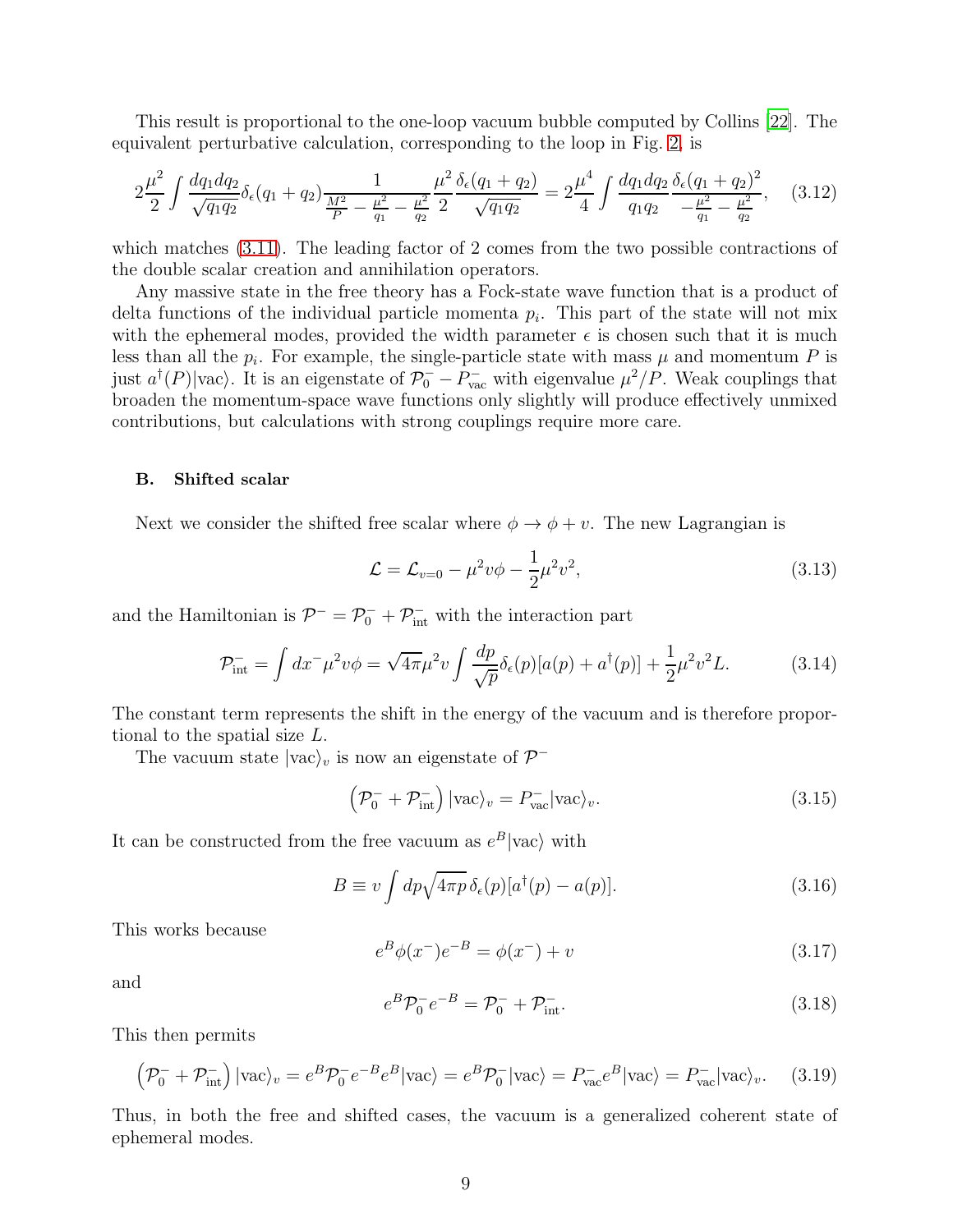The state is also correctly normalized, because

$$
v \langle \text{vac} | \text{vac} \rangle_v = \langle \text{vac} | e^{B^\dagger} e^B | \text{vac} \rangle = \langle \text{vac} | e^{-B} e^B | \text{vac} \rangle = \langle \text{vac} | \text{vac} \rangle = 1. \tag{3.20}
$$

The vacuum expectation value of the field can also be computed:

$$
v \langle \text{vac} | \phi(x^{-}) | \text{vac} \rangle_{v} = \langle \text{vac} | e^{B^{\dagger}} \phi(x^{-}) e^{B} | \text{vac} \rangle = \langle \text{vac} | e^{-B} \phi(x^{-}) e^{B} | \text{vac} \rangle
$$
  
=  $\langle \text{vac} | (\phi(x^{-}) - v) | \text{vac} \rangle = -v.$  (3.21)

This restores the shift.

## <span id="page-9-0"></span>IV. QUENCHED SCALAR YUKAWA THEORY

In order to look at a case with more structure, we consider scalar Yukawa theory [\[40](#page-18-7)], for which the Lagrangian is

$$
\mathcal{L} = |\partial_{\mu} \chi|^{2} - m^{2} |\chi|^{2} + \frac{1}{2} (\partial_{\mu} \phi)^{2} - \frac{1}{2} \mu^{2} \phi^{2} - g \phi |\chi|^{2}, \qquad (4.1)
$$

where  $\chi$  is a complex scalar field with mass m and  $\phi$  is a real scalar field with mass  $\mu$ . The two fields are coupled by a Yukawa term with strength g. In two dimensions, the light-front Hamiltonian density is

$$
\mathcal{H} = m^2 |\chi|^2 + \frac{1}{2} \mu^2 \phi^2 + g\phi |\chi|^2.
$$
 (4.2)

The mode expansions for the fields are  $(2.3)$  for  $\phi$  and

$$
\chi = \int \frac{dp}{\sqrt{4\pi p}} \left[ c_+(p) e^{-ipx^-/2} + c_-^{\dagger}(p) e^{ipx^-/2} \right]. \tag{4.3}
$$

The nonzero commutation relations of the creation and annihilation operators are [\(2.4\)](#page-4-4) and

$$
[c_{\pm}(p), c_{\pm}^{\dagger}(p')] = \delta(p - p'). \tag{4.4}
$$

In terms of these operators, the quenched light-front Hamiltonian  $\mathcal{P}^- = \int dx^- \mathcal{H} = \mathcal{P}_0^- + \mathcal{P}_{\text{int}}^$ is specified by

$$
\mathcal{P}_0^- = \int dp \frac{m^2}{p} \left[ c_+^\dagger(p)c_+(p) + c_-^\dagger(p)c_-(p) \right] + \int dq \frac{\mu^2}{q} a^\dagger(q)a(q) \n+ \frac{\mu^2}{2} \int \frac{dq_1 dq_2}{\sqrt{q_1 q_2}} \delta_\epsilon(q_1 + q_2) \left[ a(q_1)a(q_2) + a^\dagger(q_1)a^\dagger(q_2) \right],
$$
\n(4.5)

and

$$
\mathcal{P}_{\text{int}}^{-} = g \int \frac{dpdq}{\sqrt{4\pi pq(p+q)}} \left\{ \left[ c_{+}^{\dagger}(p+q)c_{+}(p) + c_{-}^{\dagger}(p+q)c_{-}(p) \right] a(q) + \text{h.c.} \right\}. \tag{4.6}
$$

Pair creation and annihilation terms are suppressed for the complex scalar; without this quenching, the theory is unstable [\[41\]](#page-18-8). This also suppresses ephemeral modes for the complex scalar, which would need to appear in pairs to conserve charge, leaving only those of the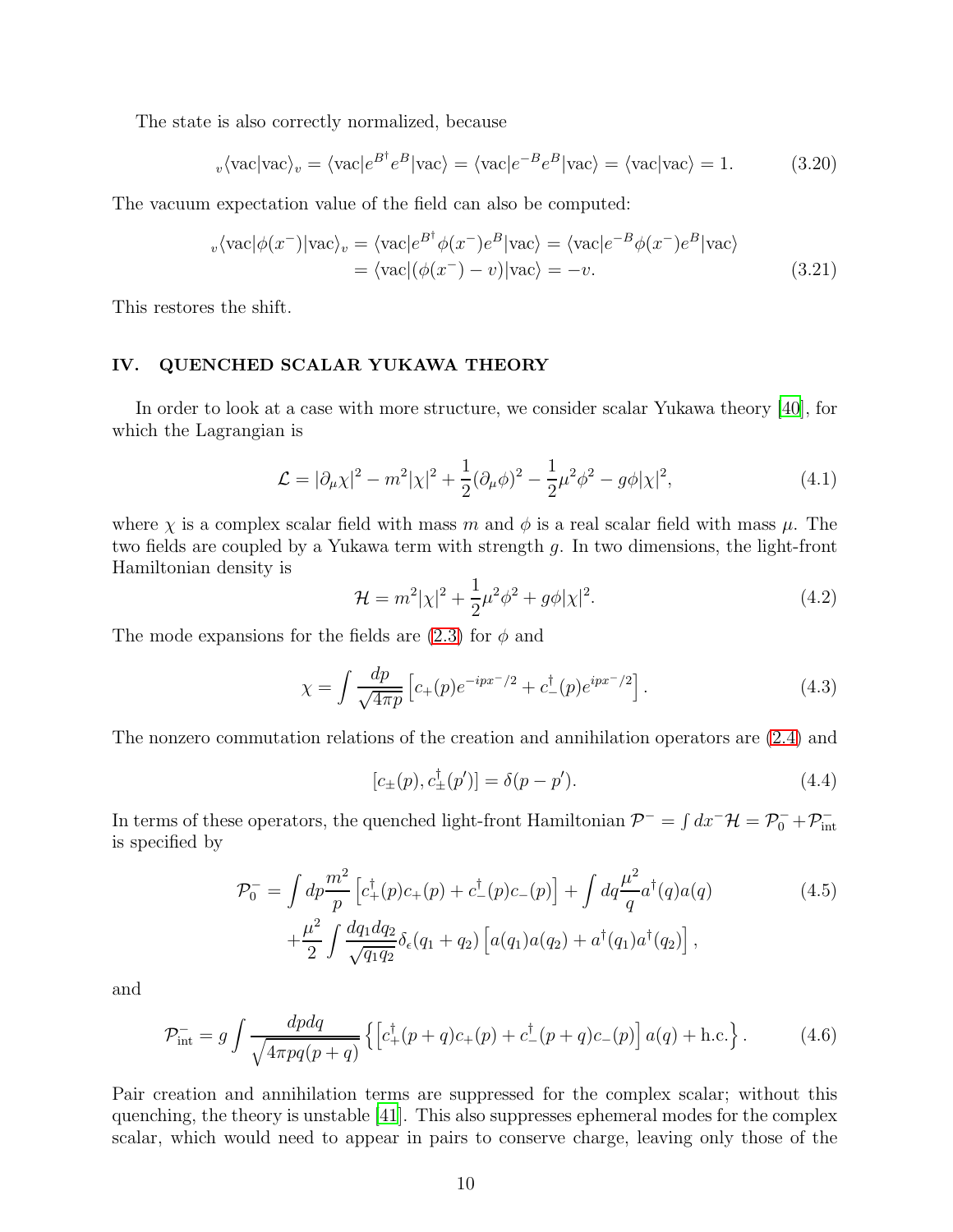neutral scalar. The vacuum in the charge-zero sector is that of the free scalar, as given in the previous section; this provides the value of  $P_{\text{vac}}^-$  for subtraction in the charge-one sector.

We seek eigenstates of  $\mathcal{P}^-$ , for which the two-dimensional light-front mass eigenvalue problem is

$$
\mathcal{P}^-|\psi(P)\rangle = \left(\frac{M^2}{P} + P_{\text{vac}}^-\right)|\psi(P)\rangle.
$$
 (4.7)

We limit this to the charge-one sector. This sector is characterized as a single complex scalar dressed by a cloud of neutrals. For the present purposes we will consider only a severe Fock-space truncation that keeps no more than two neutrals. The Fock-state expansion for the eigenstate is then

$$
|\psi(P)\rangle = \psi_0 c_+^{\dagger}(P)|0\rangle + \int dqdp \,\delta(P - q - p)\psi_1(q)a^{\dagger}(q)c_+^{\dagger}(p)|0\rangle
$$
(4.8)  
+ 
$$
\int dq_1 dq_2 dp \,\delta(P - q_1 - q_2 - p)\psi_2(q_1, q_2) \frac{1}{\sqrt{2}} a^{\dagger}(q_1)a^{\dagger}(q_2)c_+^{\dagger}(p)|0\rangle.
$$

The normalization condition  $\langle \psi(P') | \psi(P) \rangle = \delta(P' - P)$  becomes

<span id="page-10-0"></span>
$$
1 = |\psi_0|^2 + \int dq |\psi_1|^2 + \int dq_1 dq_2 |\psi_2|^2.
$$
 (4.9)

To construct the eigenvalue problem for the wave functions, we act with  $\mathcal{P}_0^-$  and  $\mathcal{P}_{\text{int}}^$ on the eigenstate and then project onto the three Fock sectors included in the truncation. Terms that generate higher Fock sectors are dropped. For  $\mathcal{P}_0^-$  we have

$$
\mathcal{P}_0^- |\psi(P)\rangle = \frac{m^2}{P} \psi_0 c_+^{\dagger}(P) |0\rangle + \int dq dp \,\delta(P - q - p) \left(\frac{\mu^2}{q} + \frac{m^2}{p}\right) \psi_1(q) a^{\dagger}(q) c_+^{\dagger}(p) |0\rangle \tag{4.10}
$$
  
+ 
$$
\int dq_1 dq_2 dp \,\delta(P - q_1 - q_2 - p) \left(\frac{\mu^2}{q_1} + \frac{\mu^2}{q_2} + \frac{m^2}{p}\right) \psi_2(q_1, q_2) \frac{1}{\sqrt{2}} a^{\dagger}(q_1) a^{\dagger}(q_2) c_+^{\dagger}(p) |0\rangle
$$
  
+ 
$$
\frac{\mu^2}{2} \int \frac{dq_1 dq_2}{\sqrt{q_1 q_2}} \delta_{\epsilon}(q_1 + q_2) \psi_0 a^{\dagger}(q_1) a^{\dagger}(q_2) c_+^{\dagger}(P) |0\rangle + \frac{\mu^2}{2} \int \frac{dq_1 dq_2}{\sqrt{q_1 q_2}} \delta_{\epsilon}(q_1 + q_2) \psi_2(q_1, q_2) c_+^{\dagger}(P) |0\rangle.
$$

The last two terms violate momentum conservation but only by amounts of order  $\epsilon$ , the width of  $\delta_{\epsilon}$ . For  $\mathcal{P}_{\text{int}}^{-}$  we find

$$
\mathcal{P}_{int}^{-}|\psi(P)\rangle = \frac{g}{\sqrt{4\pi}} \int \frac{dqdp}{\sqrt{qp(p+q)}} \delta(P-p-q) \left[\psi_1(q)c_+^{\dagger}(P) + \psi_0 a^{\dagger}(q)c_+^{\dagger}(p)\right]|0\rangle \tag{4.11}
$$

$$
+\sqrt{2}\frac{g}{\sqrt{4\pi}} \int \frac{dq_1dq_2dp}{\sqrt{q_2p(p+q_2)}} \delta(P-p-q_1-q_2) \left[\psi_2(q_1,q_2)a^{\dagger}(q_1)c_+^{\dagger}(p+q_2) + \psi_1(q_1)a^{\dagger}(q_1)a^{\dagger}(q_2)c_+^{\dagger}(p)\right]|0\rangle.
$$

Projection of  $\mathcal{P}^-|\psi(P)\rangle = \left(\frac{M^2}{P} + P_{\text{vac}}^-\right)|\psi(P)\rangle$  onto each of the three Fock sectors yields the following three equations:

<span id="page-10-1"></span>
$$
\frac{m^2}{P}\psi_0 + \frac{g}{\sqrt{4\pi}} \int_0^P \frac{dq \,\psi_1(q)}{\sqrt{qP(P-q)}} + \frac{\mu^2}{\sqrt{2}} \int \frac{dq_1 dq_2}{\sqrt{q_1 q_2}} \delta_\epsilon(q_1 + q_2) \psi_2(q_1, q_2) = \left(\frac{M^2}{P} + P_{\text{vac}}^{-1}\right)\psi_0, \tag{4.12}
$$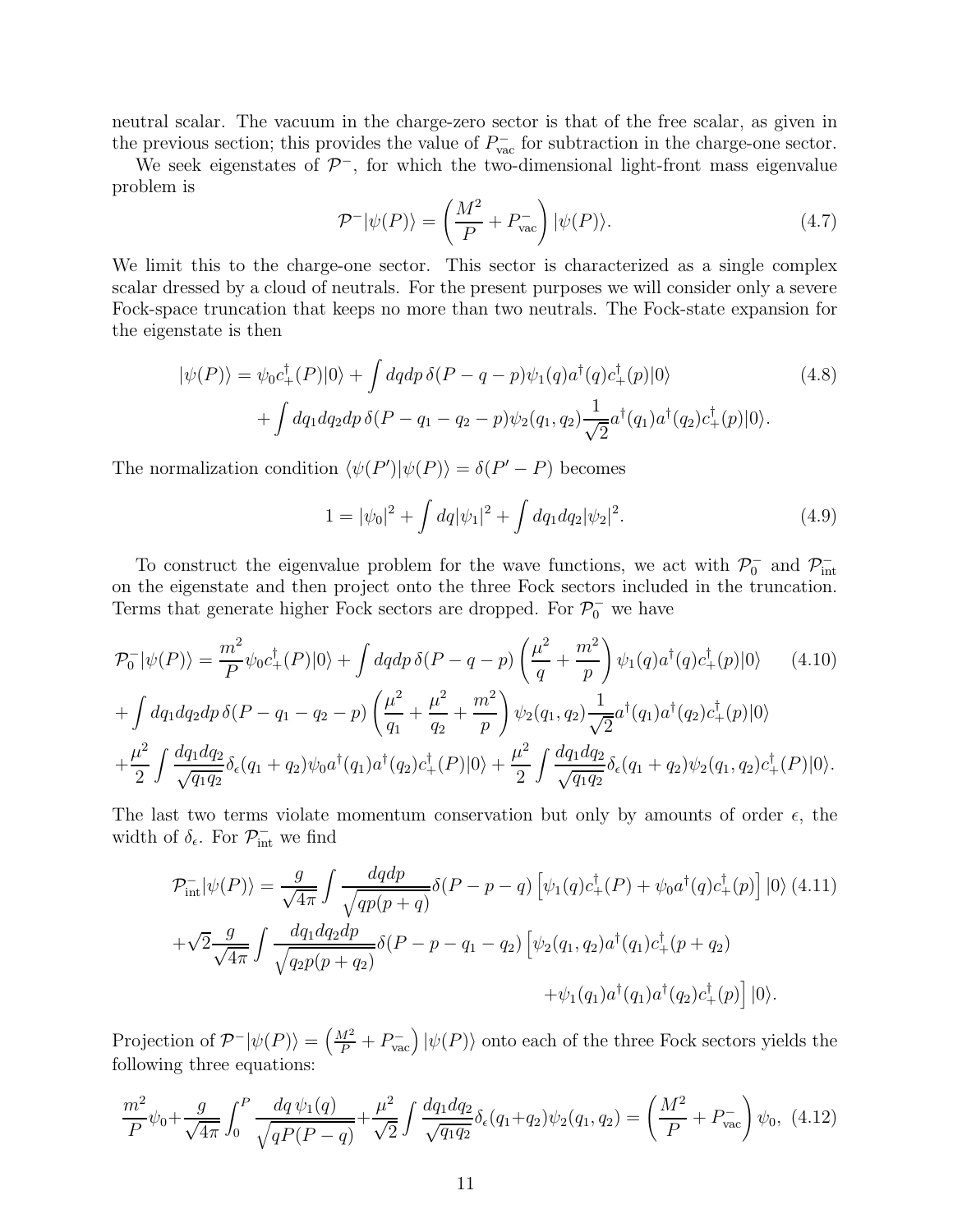$$
\left(\frac{\mu^2}{q} + \frac{m^2}{P-q}\right)\psi_1(q) + \frac{g}{\sqrt{4\pi}}\frac{\psi_0}{\sqrt{qP(P-q)}} + \sqrt{2}\frac{g}{\sqrt{4\pi}}\int_0^{P-q} \frac{dq'\,\psi_2(q,q')}{\sqrt{q'(P-q)(P-q-q')}} = \frac{M^2}{P}\psi_1(q),\tag{4.13}
$$

and

<span id="page-11-0"></span>
$$
\left(\frac{\mu^2}{q_1} + \frac{\mu^2}{q_2} + \frac{m^2}{P - q_1 - q_2}\right)\psi_2(q_1, q_2) + \frac{\mu^2}{\sqrt{2}}\delta_{\epsilon}(q_1 + q_2)\frac{\psi_0}{\sqrt{q_1 q_2}} + \frac{1}{\sqrt{2}}\frac{g}{\sqrt{4\pi}}\left[\frac{\psi_1(q_1)}{\sqrt{q_2(P - q_1)(P - q_1 - q_2)}} + \frac{\psi_1(q_2)}{\sqrt{q_1(P - q_2)(P - q_1 - q_2)}}\right] = \frac{M^2}{P}\psi_2(q_1, q_2).
$$
\n(4.14)

The vacuum energy  $P_{\text{vac}}^-$  appears only in the first equation, because the Fock-space truncation prevents any such correction in all but the lowest Fock sector.

We build a matrix representation for these equations by introducing basis-function expansions

$$
\psi_1(q) = \frac{1}{\sqrt{P}} \sum_n a_n f_n(q), \quad \psi_2(q_1, q_2) = \frac{1}{P} \sum_{n_j} b_{n_j} g_{n_j}(q_1, q_2), \tag{4.15}
$$

with  $p = P - q$  and  $p = P - q_1 - q_2$ , respectively,  $\tilde{m} \equiv m/\mu$ , and

$$
f_{-1}(q) = \frac{C_{-1}}{\sqrt{q(P-q)}} \frac{P\delta_{\epsilon}(q)}{\frac{1}{q} + \frac{\tilde{m}^2}{P-q}} = C_{-1}\sqrt{qP}\delta_{\epsilon}(q),
$$
\n(4.16)

$$
f_n(q) = \frac{C_n}{\sqrt{q(P-q)}} \frac{(q/P)^n}{\frac{1}{q} + \frac{\tilde{m}^2}{P-q}}, \ n \ge 0,
$$
\n(4.17)

$$
g_{-10}(q_1, q_2) = \frac{D_{-10}\sqrt{P}}{\sqrt{q_1q_2(P - q_1 - q_2)}\frac{1}{q_1} + \frac{1}{q_2} + \frac{\tilde{m}^2}{P - q_1 - q_2}}} = D_{-10}P\sqrt{q_1q_2}\frac{\delta_{\epsilon}(q_1 + q_2)}{q_1 + q_2}, \quad (4.18)
$$

$$
g_{nj}(q_1, q_2) = \frac{D_{nj}\sqrt{P}}{\sqrt{q_1q_2(P - q_1 - q_2)}} \frac{(q_1^j q_2^{(n-j)} + q_1^{(n-j)} q_2^j)/P^n}{\frac{1}{q_1} + \frac{1}{q_2} + \frac{n^2}{P - q_1 - q_2}}, \quad n \ge 0, j = 0, \dots, n/2.
$$
 (4.19)

These have the desired small-momentum behavior shown in  $(1.3)$ . The negative index  $n =$ −1 is reserved for the ephemeral-mode contributions. The normalization condition [\(4.9\)](#page-10-0) reduces to

$$
1 = |\psi_0|^2 + \sum_{nm} B_{nm}^{(1)} a_n a_m + \sum_{nj,ml} B_{nj,ml}^{(2)} b_{nj} b_{ml}, \qquad (4.20)
$$

where the overlaps between the nonorthogonal basis functions are the symmetric matrices

<span id="page-11-1"></span>
$$
B_{nm}^{(1)} = \frac{1}{P} \int f_n(q) f_m(q) dq, \quad B_{nj,ml}^{(2)} = \frac{1}{P^2} \int g_{nj}(q_1, q_2) g_{ml}(q_1, q_2) dq_1 dq_2. \tag{4.21}
$$

The normalization coefficients  $C_n$  and  $D_{nj}$  are fixed by requiring  $B_{nn}^{(1)} = 1$  and  $B_{nj,nj}^{(2)} = 1$ , and one can show that the  $n = -1$  basis functions are orthogonal to the others, making  $B_{-1,n}^{(1)} = 0$  and  $B_{-10,nj}^{(2)} = 0$  for  $n \ge 0$ .

The system of equations [\(4.12-](#page-10-1)[4.14\)](#page-11-0) becomes, with  $\lambda \equiv g/\sqrt{4\pi}\mu^2$  and  $\tilde{M} \equiv M/\mu$ ,

$$
\tilde{m}^2 \psi_0 - \frac{P}{\mu^2} P_{\text{vac}}^- \psi_0 + \lambda \sum_n V_n^{(0)} a_n + \sum_{nj} U_{nj}^{(0)} b_{nj} = \tilde{M}^2 \psi_0,\tag{4.22}
$$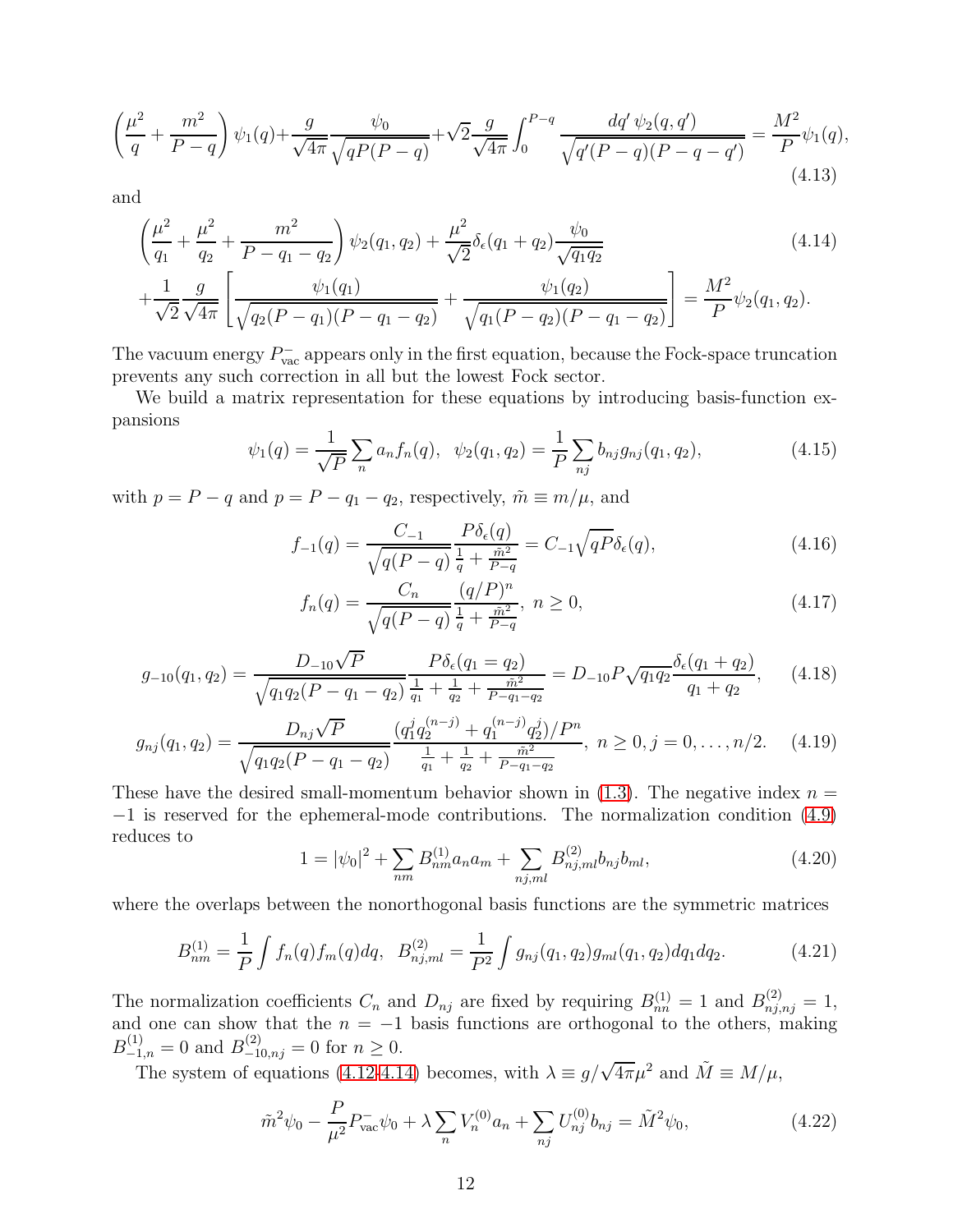$$
\sum_{m} T_{nm}^{(1)} a_m + \lambda V_n^{(0)} \psi_0 + \lambda \sum_{ml} V_{n,ml}^{(1)} b_{ml} = \tilde{M}^2 \sum_{m} B_{nm}^{(1)} a_m, \tag{4.23}
$$

$$
\sum_{ml} T_{nj,ml}^{(2)} b_{ml} + U_{nj}^{(0)} \psi_0 + \lambda \sum_m V_{m,nj}^{(1)} a_m = \tilde{M}^2 \sum_m B_{nj,ml}^{(2)} b_{ml}, \qquad (4.24)
$$

The various matrix elements are defined by

$$
T_{nm}^{(1)} = \int dq f_n(q) \left(\frac{1}{q} + \frac{\tilde{m}^2}{P - q}\right) f_m(q), \tag{4.25}
$$

$$
T_{nj,ml}^{(2)} = \frac{1}{P} \int dq_1 dq_2 g_{nj}(q_1, q_2) \left( \frac{1}{q_1} + \frac{1}{q_2} + \frac{\tilde{m}^2}{P - q_1 - q_2} \right) g_{ml}(q_1, q_2), \tag{4.26}
$$

$$
U_{nj}^{(0)} = \frac{1}{\sqrt{2}} \int \frac{dq_1 dq_2}{\sqrt{q_1 q_2}} \delta_{\epsilon}(q_1 + q_2) g_{nj}(q_1, q_2), \qquad (4.27)
$$

<span id="page-12-5"></span>
$$
V_n^{(0)} = \sqrt{P} \int \frac{dq \, f_n(q)}{\sqrt{qP(P-q)}}, \quad V_{n,ml}^{(1)} = \sqrt{\frac{2}{P}} \int \frac{dqdq' \, f_n(q)g_{ml}(q,q')}{\sqrt{q'(P-q)(P-q-q')}}.
$$
(4.28)

Details of matrix element computations are left to Appendix [A.](#page-14-0) These include the definition of a factor  $\beta \equiv 1/[\int_0^\infty q dq \delta_{\epsilon}(q)^2]$  which enters the normalization for ephemeral modes.<sup>[8](#page-12-0)</sup> With these matrix elements, the system of equations can be written as

<span id="page-12-1"></span>
$$
\tilde{m}^2 \psi_0 - \frac{P}{\mu^2} P_{\text{vac}}^- \psi_0 + \lambda \frac{\sqrt{\beta}}{2} a_{-1} + \lambda \sum_{n \ge 0} V_n^{(0)} a_n - \frac{P \sqrt{12\beta}}{\mu^2} b_{-10} + \frac{D_{00}}{2\sqrt{2}} b_{00} = \tilde{M}^2 \psi_0 \qquad (4.29)
$$

<span id="page-12-2"></span>
$$
n = -1: \quad -\frac{2P}{\mu^2} \beta P_{\text{vac}}^- a_{-1} + \frac{1}{2} \sqrt{\beta} C_0 a_0 + \frac{1}{2} \sqrt{\beta} \lambda \psi_0 + \lambda \sqrt{12} g_{-10} = \tilde{M}^2 a_{-1} \tag{4.30}
$$

$$
n = 0: \frac{1}{2}\sqrt{\beta}C_0a_{-1} + \sum_{m\geq 0} T_{0m}^{(1)}a_m + \lambda V_0^{(0)}\psi_0 + \lambda \sum_{ml\geq 0} V_{0,ml}^{(1)}b_{ml} = \tilde{M}^2 \sum_{m\geq 0} B_{0m}^{(1)}a_m, \quad (4.31)
$$

$$
n > 0: \sum_{m \ge 0} T_{nm}^{(1)} a_m + \lambda V_n^{(0)} \psi_0 + \lambda \sum_{m l \ge 0} V_{n,ml}^{(1)} b_{ml} = \tilde{M}^2 \sum_{m \ge 0} B_{nm}^{(1)} a_m, \tag{4.32}
$$

<span id="page-12-3"></span>
$$
n = -1: \quad -\frac{12P}{\mu^2} \beta P_{\text{vac}}^- b_{-10} + \frac{1}{2} D_{-10} D_{00} b_{00} - \frac{\sqrt{12}P}{\mu^2} \sqrt{\beta} P_{\text{vac}}^- \psi_0 + \lambda \sqrt{12} a_{-1} = \tilde{M}^2 b_{-10}, \tag{4.33}
$$

<span id="page-12-4"></span>
$$
n = 0: \frac{1}{2}D_{-10}D_{00}b_{-10} + \sum_{ml\geq 0} T_{00,ml}^{(2)}b_{ml} + \frac{D_{00}}{2\sqrt{2}}\psi_0 + \lambda \sum_{m\geq 0} V_{m,00}^{(1)}a_m = \tilde{M}^2 \sum_{ml\geq 0} B_{00,ml}^{(2)}b_{ml},
$$
\n(4.34)

$$
n > 0: \sum_{ml \ge 0} T_{nj,ml}^{(2)} b_{ml} + \lambda \sum_{m \ge 0} V_{m,nj}^{(1)} a_m = \tilde{M}^2 \sum_{ml \ge 0} B_{nj,ml}^{(2)} b_{ml}. \tag{4.35}
$$

Cancellation of the infinite vacuum energy  $P_{\text{vac}}^-$  in [\(4.29\)](#page-12-1), [\(4.30\)](#page-12-2), and [\(4.33\)](#page-12-3) is achieved if  $a_{-1} = 0$  and  $b_{-10} = -\psi_0 / \sqrt{12\beta}$ . These values correspond to the structure of the vacuum; in other words, as a part of solving the dressed particle state, we have reconstituted the vacuum as the foundation of the physical eigenstate and thereby cancelled the (infinite) vacuum energy. The projection onto  $f_{-1}$ , which is equation [\(4.30\)](#page-12-2), is no longer needed or used. The

<span id="page-12-0"></span><sup>&</sup>lt;sup>8</sup> The value of  $\beta$  depends on the model used for  $\delta_{\epsilon}$ ; it is not zero because the integral is over only half the real line. Physical results are independent of  $\beta$ .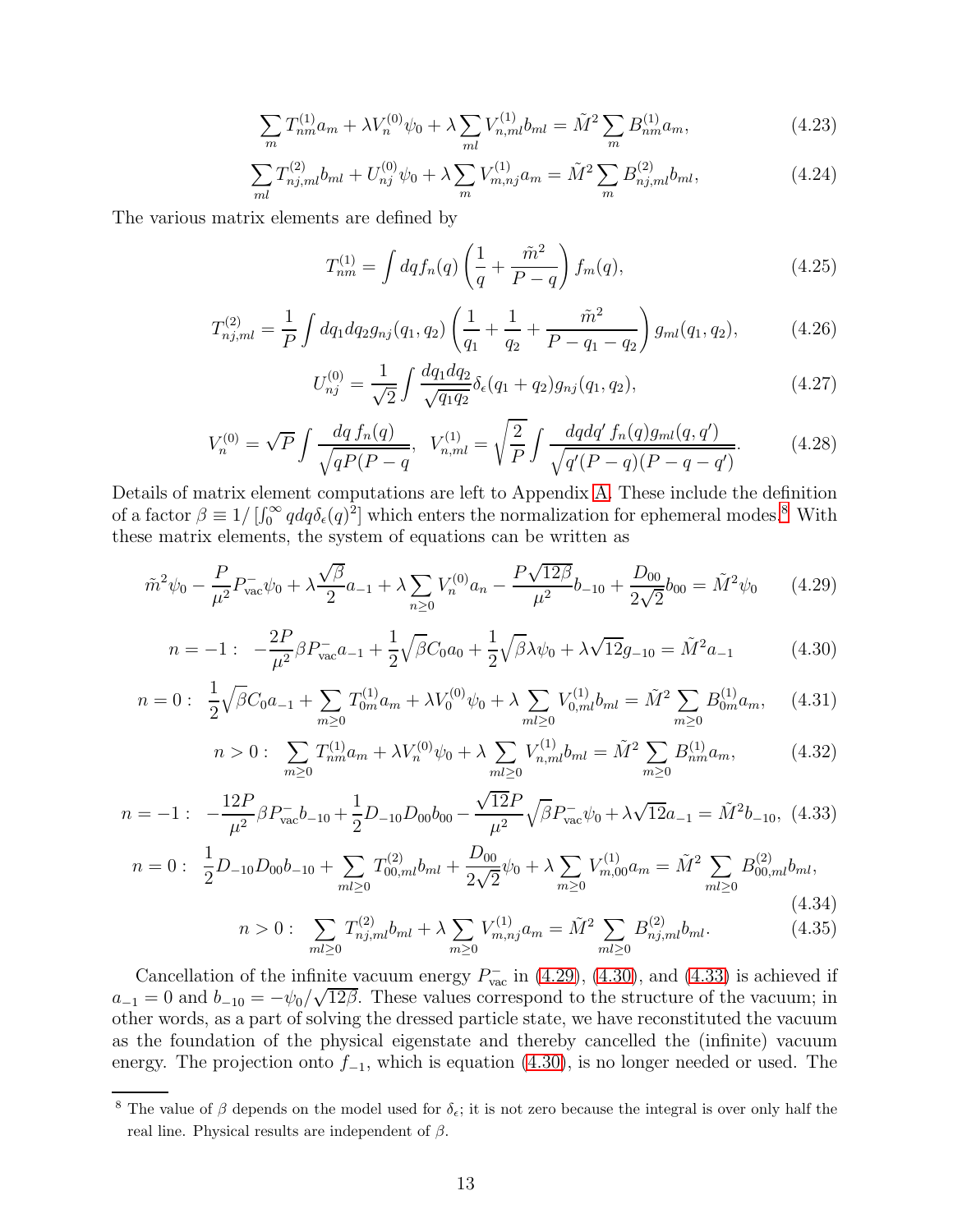factor  $\beta$  disappears in the eigenstate by cancelling in the product  $b_{-10}f_{-10} \propto b_{-10}D_{-10}$  with  $D_{-10} = \sqrt{6\beta}.$ 

This leaves a finite matrix problem with finite corrections due to nonzero matrix elements of vacuum transitions. In particular, there is a finite matrix element  $(D_{00}/2\sqrt{2})$  coupling the three-particle sector  $(b_{00})$  to the one-particle sector  $(\psi_0)$  between [\(4.29\)](#page-12-1) and [\(4.34\)](#page-12-4). The two extra particles are ephemeral modes.

In this severe Fock-space truncation, the matrix elements are simple enough to invoke  $\epsilon \to 0$  explicitly. A more general calculation would require a model for  $\delta_{\epsilon}$  and extrapolation of the limit  $\epsilon \to 0$  numerically, in addition to consideration of several  $\delta_{\epsilon}$  models to confirm model independence.

### V. SUMMARY

We have developed a formalism by which vacuum transitions can be included in lightfront calculations and have argued that they must be included to have full equivalence with equal-time quantization and to be consistent with the perturbative equivalence of the two quantizations. The latter equivalence follows, at least on a formal level, as a choice of coordinates for evaluation of Feynman diagrams, with proper care as emphasized in [\[19](#page-17-5), [20\]](#page-17-6). In that context, contributions such as nonzero vacuum bubbles and tadpoles are recovered. These have been missing from nonperturbative calculations due to the neglect of vacuum transitions in light-front Hamiltonians. The inclusion of such transitions means that the light-front vacuum is not trivial and instead can be characterized as a generalized coherent state of ephemeral modes, even for a free theory.

Our approach is based on the realization that vacuum transition matrix elements are nonzero with respect to Fock-state wave functions with the correct small-momentum behavior. These matrix elements lead to tadpole contributions as well as disconnected vacuum bubbles. The vacuum bubbles are regulated by the introduction of a finite width  $\epsilon$  in momentum-conserving delta functions, so that a bubble's proportionality to  $\delta(0)$  is replaced by  $\delta_{\epsilon}(0) = L/4\pi$ , where L is the light-front spatial volume. The width  $\epsilon$  is taken to zero (and  $L$  to infinity) after the (infinite) vacuum energy is subtracted. The modes with momentum of order  $\epsilon$  that are removed in this limit are the ephemeral modes. They represent the accumulation of contributions at zero momentum.

The use of proper basis functions is critical. A standard DLCQ approximation [\[29,](#page-18-9) [35\]](#page-18-3) cannot capture these effects, partly because the zero-mode contributions form sets of measure zero and partly because the DLCQ grid provides a poor approximation to integral operators with modes of order  $\epsilon \ll P^+$ , for either periodic or antiperiodic boundary conditions.

We have considered several applications of these ideas. The most basic was to show that the vacuum bubbles and tadpoles expected in  $\phi^4$  theory are in fact reproduced. We next considered the free scalar case in detail, constructing the vacuum state as a generalized coherent state of ephemeral modes and extending this to include the shifted scalar, with recovery of the correct vacuum expectation value. The shifted case can, of course, be handled in DLCQ by inclusion of the constraint equation for the spatial average of the field [\[36](#page-18-4)[–38\]](#page-18-5). Here, however, we have an exact analytic solution with no discretization. Also, the analytic solution contains the one-loop vacuum bubble discussed by Collins [\[22](#page-17-7)] as a prime example of light-front vacuum structure in perturbation theory.

To illustrate how the approach functions in an interacting theory, we considered the charge-one sector of quenched scalar Yukawa theory. There we have shown how the vacuum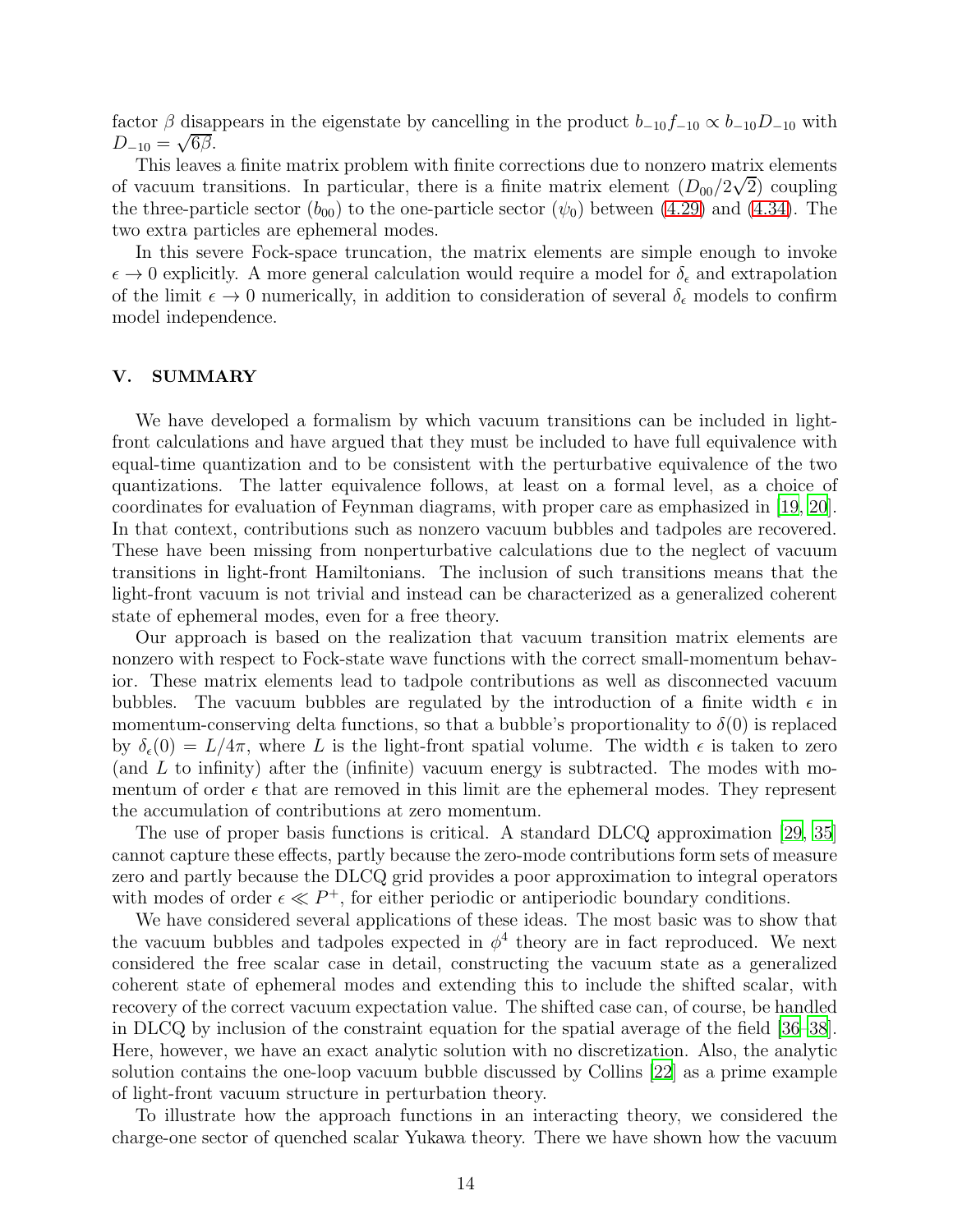subtraction can be implemented and how strong coupling can result in residual effects from ephemeral modes, which in the limit translate to zero-mode effects.

This work was done in two dimensions. The extension to three and four dimensions should be straightforward. The transverse momenta have the full range of  $-\infty$  to  $\infty$  and therefore can be balanced without being individually zero. The coherent state for the free scalar vacuum would be built from an operator such as

$$
A^{\dagger} = \int \frac{dp_1^+ dp_2^+ d\vec{p}_{\perp}}{\sqrt{p_1^+ p_2^+}} \frac{f(p_1^+, p_2^+, \vec{p}_{\perp})}{\frac{1}{p_1^+} + \frac{1}{p_2^+}} \delta_{\epsilon}(p_1^+ + p_2^+) a^{\dagger}(p_1^+, \vec{p}_{\perp}) a^{\dagger}(p_2^+, -\vec{p}_{\perp}) \tag{5.1}
$$

that creates two ephemeral modes with opposite transverse momenta.

The ideal demonstration that our approach is useful would be to compute the critical coupling in  $\phi^4$  theory. The tadpole contributions that were absent previously [\[5](#page-16-1)] would now be included. Such a calculation is a natural next step.

## ACKNOWLEDGMENTS

This work was supported in part by the Minnesota Supercomputing Institute and the Research Computing and Data Services at the University of Idaho through grants of computing time.

#### <span id="page-14-0"></span>Appendix A: Matrix elements for scalar Yukawa theory

We compute the matrix elements needed to resolve the system of Fock-space equations for scalar Yukawa theory. The matrices are defined in [\(4.21\)](#page-11-1) through [\(4.28\)](#page-12-5). With the definition of the model-dependent<sup>[9](#page-14-1)</sup> factor  $\beta$ 

$$
\frac{1}{\beta} = \int_0^\infty dq \, q \delta_\epsilon(q)^2,\tag{A1}
$$

the basis function overlaps [\(4.21\)](#page-11-1) are, for  $n, m \geq 0$ ,

$$
B_{-1-1}^{(1)} = \frac{(C_{-1})^2}{P} \int dq \, q P \delta_{\epsilon}(q)^2 = \frac{(C_{-1})^2}{\beta},\tag{A2}
$$

$$
B_{-1n}^{(1)} = \frac{C_{-1}C_n}{P} \int dq \frac{\sqrt{qP} \delta_{\epsilon}(q)}{\sqrt{q(P-q)}} \frac{(q/P)^n}{\frac{1}{q} + \frac{\tilde{m}^2}{q}} = \frac{C_{-1}C_n}{P} \int dq \, q(q/P)^n \delta_{\epsilon}(q) \to 0, \tag{A3}
$$

$$
B_{nm}^{(1)} = \frac{C_n C_m}{P} \int_0^P \frac{dq}{q(P-q)} \frac{(q/P)^{n+m}}{\left(\frac{1}{q} + \frac{\tilde{m}^2}{q}\right)^2} = C_n C_m \int_0^1 \frac{x^{n+m+1} (1-x) dx}{(1-x+\tilde{m}^2 x)^2},
$$
(A4)

$$
B_{-10,-10}^{(2)} = (D_{-10})^2 \int dq_1 dq_2 q_1 q_2 \frac{\delta_{\epsilon}(q_1 + q_2)^2}{(q_1 + q_2)^2} = (D_{-10})^2 \int dx \, x(1 - x) \int Q dQ \delta_{\epsilon}(Q)^2 = \frac{(D_{-10})^2}{6\beta},\tag{A5}
$$

<span id="page-14-1"></span><sup>&</sup>lt;sup>9</sup> For any  $\delta_{\epsilon}$  model that scales properly with  $\epsilon$ ,  $\beta$  is independent of  $\epsilon$ .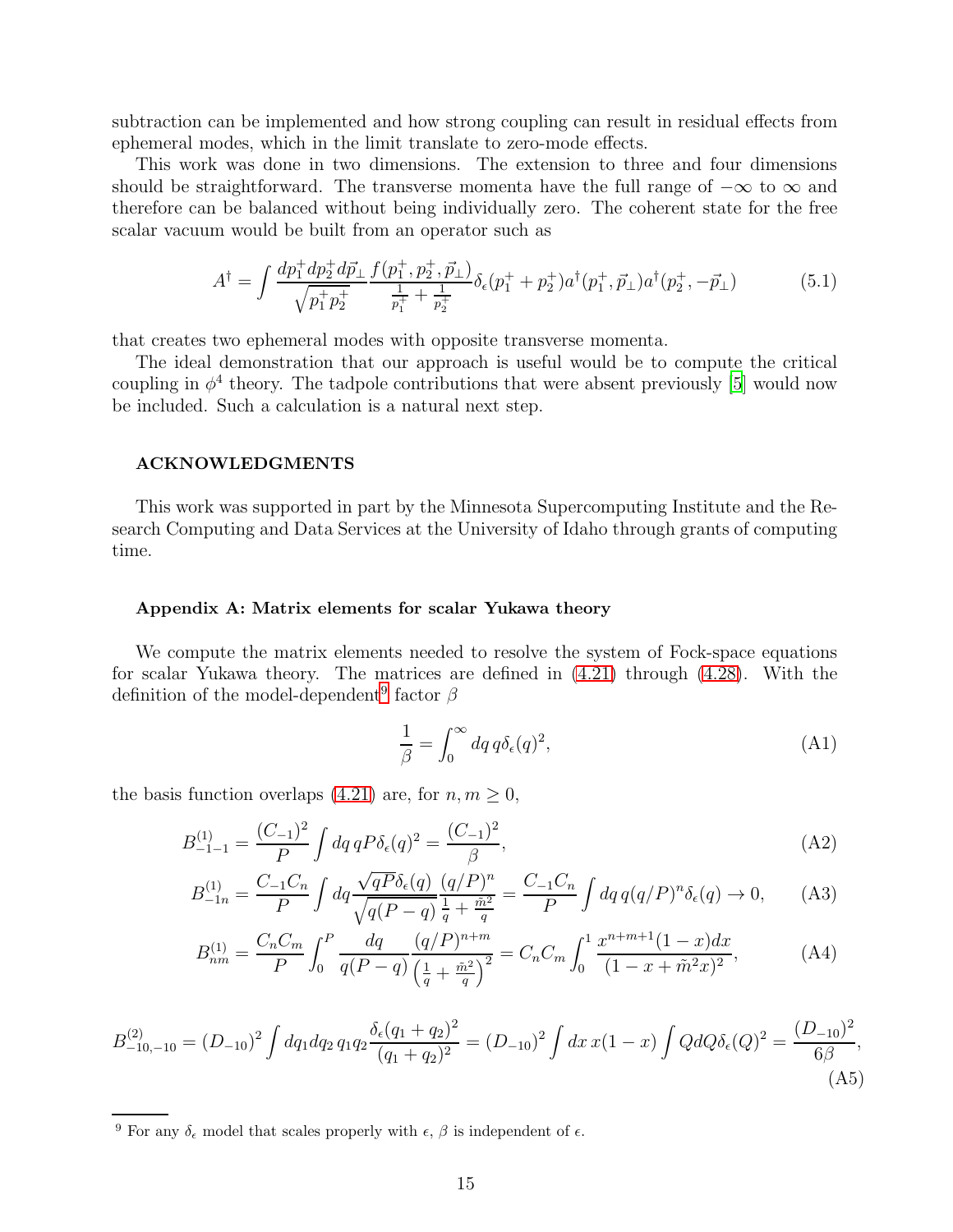$$
B_{-10,nj}^{(2)} = \frac{D_{-10}D_{nj}}{P} \int dq_1 dq_2 \frac{\delta_{\epsilon}(q_1 + q_2)}{q_1 + q_2} \frac{q_1 q_2}{q_1 + q_2} \frac{q_1^j q_2^{n-j} + q_1^{n-j} q_2^j}{P^n} \to 0,
$$
\n(A6)

$$
B_{nj,ml}^{(2)} = D_{nj}D_{ml} \int_0^1 dx_1 \int_0^{1-x_1} dx_2 \frac{(x_1^j x_2^{n-j} + x_1^{n-j} x_2^j)(x_1^l x_2^{m-l} + x_1^{m-l} x_2^j)}{x_1 x_2 (1 - x_1 - x_2) \left(\frac{1}{x_1} + \frac{1}{x_2} + \frac{\tilde{m}^2}{1 - x_1 - x_2}\right)^2}.
$$
 (A7)

The normalization conditions, that diagonal elements of  $B^{(1)}$  and  $B^{(2)}$  be unity, yield  $C_{-1}$  =  $\overline{\beta}$  and  $D_{-10} = \sqrt{6\beta}$ .

The matrix elements for kinetic energy are, with  $P_{\text{vac}}^-$  defined in [\(3.11\)](#page-7-2),

$$
T_{-1-1}^{(1)} = (C_{-1})^2 \int dq \, q \, P \delta_{\epsilon}(q)^2 \left[ \frac{1}{q} + \frac{\tilde{m}^2}{q} \right] = (C_{-1})^2 P \int \delta_{\epsilon}(q)^2 = -(C_{-1})^2 \frac{2P}{\mu^2} P_{\text{vac}}^-, \tag{A8}
$$

$$
T_{-1n}^{(1)} = C_{-1}C_n \int dq \delta_{\epsilon}(q)(q/P)^n = \frac{1}{2}C_{-1}C_n \delta_{n0},\tag{A9}
$$

$$
T_{nm}^{(1)} = C_n C_m \int \frac{dx \, x^{n+m}}{1 - x + \tilde{m}^2 x},\tag{A10}
$$

$$
T_{-10,-10}^{(2)} = \frac{(D_{-10})^2}{P} \int dq_1 dq_2 P^2 q_1 q_2 \frac{\delta_{\epsilon}(q_1+q_2)^2}{(q_1+q_2)^2} \left(\frac{1}{q_1} + \frac{1}{q_2} + \frac{\tilde{m}^2}{P-q_1-q_2}\right) = -(D_{-10})^2 \frac{2P}{\mu^2} P_{\text{vac}}^-,
$$
\n(A11)

$$
T_{-10,nj}^{(2)} = D_{-10}D_{n,j} \int dq_1 dq_2 \frac{\delta_{\epsilon}(q_1 + q_2)}{q_1 + q_2} \frac{q_1^j q_2^{n-j} + q_1^{n-j} q_2^j}{P^n} = \frac{1}{2} D_{-10}D_{00}\delta_{n0},\tag{A12}
$$

$$
T_{nj,ml}^{(2)} = 2D_{nj}D_{ml} \int dx_1 dx_2 \frac{x_1^j x_2^{n-j} (x_1^l x_2^{m-l} + x_1^{m-l} x_2^l)}{(x_1 + x_2)(1 - x_1 - x_2) + \tilde{m}^2 x_1 x_2}.
$$
 (A13)

In  $T_{-1n}^{(1)}$  and  $T_{-10,nj}^{(2)}$  we have used  $\int dq \,\delta_{\epsilon}(q) = \frac{1}{2}$ , which follows from integrating only over positive q.

The potential terms have the following matrix elements:

$$
U_{-10}^{(0)} = \frac{D_{-10}}{\sqrt{2}} \int \frac{dq_1 dq_2}{\sqrt{q_1 q_2}} \delta_{\epsilon}(q_1 + q_2) P \sqrt{q_1 q_2} \frac{\delta_{\epsilon}(q_1 + q_2)}{q_1 + q_2} = -\frac{D_{-10}}{\sqrt{2}} \frac{2P}{\mu^2} P_{\text{vac}}.
$$
 (A14)

$$
U_{nj}^{(0)} = \frac{1}{\sqrt{2}} \int \frac{dq_1 dq_2}{\sqrt{q_1 q_2}} \delta_{\epsilon}(q_1 + q_2) \frac{D_{nj}\sqrt{P}}{\sqrt{q_1 q_2 (P - q_1 - q_2)}} \frac{(q_1^j q_2^{n-j} + q^{n-j} q_2^j)/P^n}{\frac{1}{q_1} + \frac{1}{q_2} + \frac{\tilde{m}^2}{P - q_1 - q_2}} = \frac{D_{00}}{2\sqrt{2}} \delta_{n0},\tag{A15}
$$

$$
V_{-1}^{(0)} = C_{-1}\sqrt{P} \int \frac{dq}{\sqrt{qP(P-q)}} \sqrt{qP} \delta_{\epsilon}(q) = \frac{1}{2}C_{-1},\tag{A16}
$$

$$
V_n^{(0)} = C_n \int \frac{dx \, x^n}{1 - x + \tilde{m}^2 x},\tag{A17}
$$

$$
V_{-1,-10}^{(1)} = \sqrt{2}C_{-1}D_{-10} \int dq \, q \delta_{\epsilon}(q)^2 = \frac{\sqrt{2}}{\beta}C_{-1}D_{-10} = \sqrt{12},\tag{A18}
$$

$$
V_{n,-10}^{(1)} = \sqrt{2}C_n D_{-10} \int dq dq' \left(\frac{q}{P}\right)^{n+1} \frac{\delta_{\epsilon}(q+q')}{q+q'} = \sqrt{2}C_n D_{-10} \int dq \left(\frac{q}{P}\right)^{n+1} \delta_{\epsilon}(q) \to 0,
$$
\n(A19)

$$
V_{-1,nj}^{(1)} = \sqrt{2}C_{-1}D_{nj} \int \frac{dqdq'\delta_{\epsilon}(q)}{q'(P-q')} q\frac{q^{j}q'^{n-j} + q^{n-j}q'^{j}}{P^{n}} \to 0,
$$
\n(A20)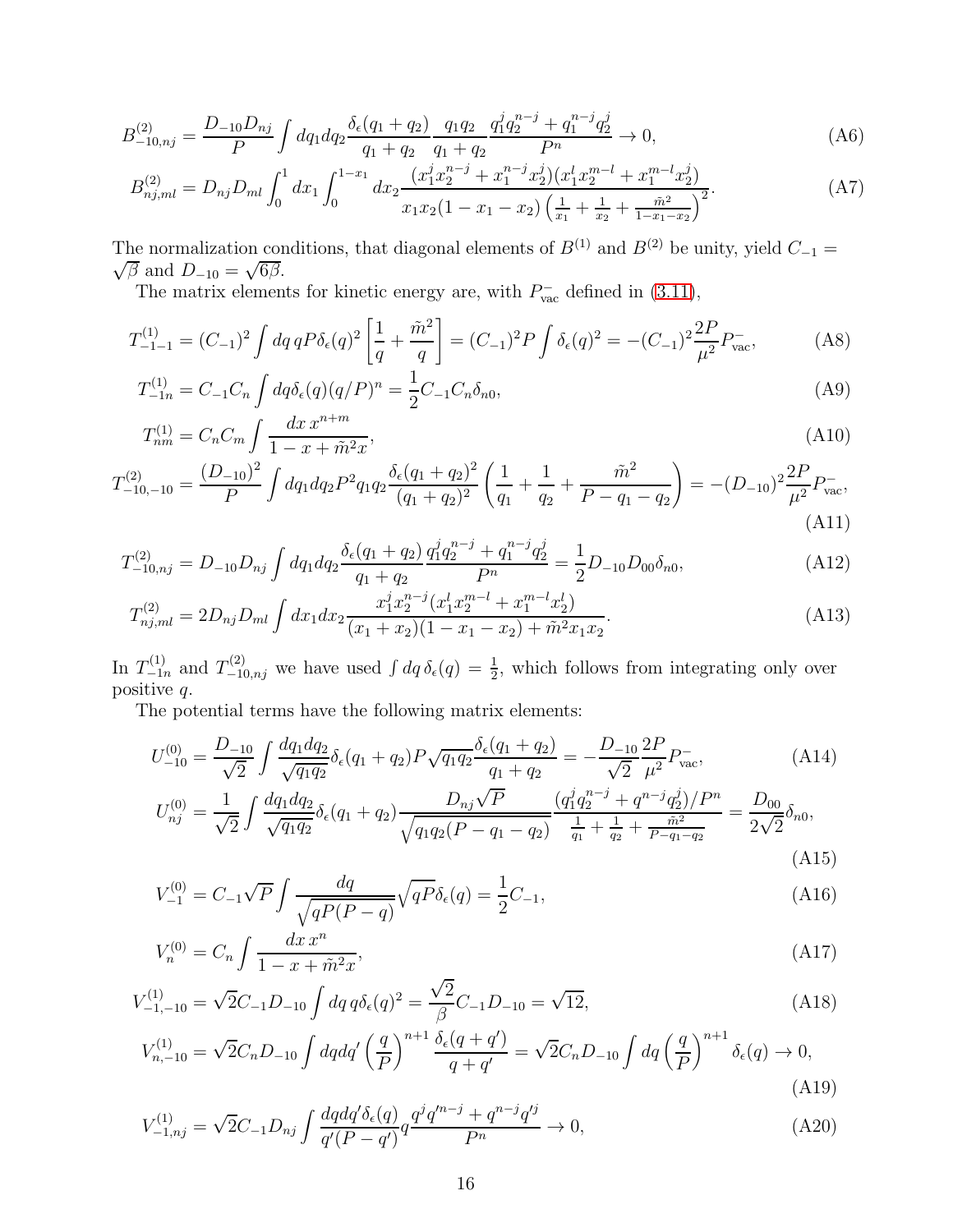$$
V_{n,ml}^{(1)} = \sqrt{2}C_n D_{ml} \int \frac{dx_1 dx_2 x_1^{n+1}}{1 - x_1 + \tilde{m}^2 x_1} \frac{x_1^l x_2^{m-l} + x_1^{m-l} x_2^l}{(x_1 + x_2)(1 - x_1 - x_2) + \tilde{m}^2 x_1 x_2}.
$$
(A21)

In  $V_{n,-10}^{(1)}$  we have used a representation of the Dirac delta function

$$
\delta(q) = \int dq' \frac{\delta(q+q')}{q+q'} \tag{A22}
$$

which follows from

$$
\int dq f(q) dq' \frac{\delta(q+q')}{q+q'} = \int Q dx dQ f(xQ) \frac{\delta(Q)}{Q} = \frac{1}{2} f(0). \tag{A23}
$$

- <span id="page-16-0"></span>[1] S. Rychkov and L.G. Vitale, Hamiltonian truncation study of the  $\phi^4$  theory in two dimensions, Phys. Rev. D 91, 085011 (2015); Hamiltonian truncation study of the  $\phi^4$  theory in two dimensions. II. The  $Z_2$ -broken phase and the Chang duality, Phys. Rev. D  $93$ , 065014 (2016).
- [2] J. Elias-Miro, M. Montull and M. Riembau, The renormalized Hamiltonian truncation method in the large  $E_T$  expansion, JHEP 1604, 144 (2016); J. Elias-Miro, S. Rychkov and L. G. Vitale, NLO Renormalization in the Hamiltonian Truncation, Phys. Rev. D 96, 065024 (2017); Highprecision calculations in strongly coupled quantum field theory with next-to-leading-order renormalized Hamiltonian truncation, JHEP 1710, 213 (2017).
- [3] A. Pelissetto and E. Vicari, Critical mass renormalization in renormalized  $\phi^4$  theories in two and three dimensions, Phys. Lett. B 751, 532 (2015).
- [4] P. Bosetti, B. De Palma and M. Guagnelli, Monte Carlo determination of the critical coupling in  $\phi_2^4$  theory, Phys. Rev. D 92, 034509 (2015); B. De Palma and M. Guagnelli, Monte Carlo simulation of  $\phi_2^4$  and  $O(N)\phi_3^4$  theories," PoS LATTICE 2016, 277 (2016); S. Bronzin, B. De Palma and M. Guagnelli, New Monte Carlo determination of the critical coupling in  $\phi_2^4$  theory, Phys. Rev. D 99, 034508 (2019).
- <span id="page-16-1"></span>[5] M. Burkardt, S.S. Chabysheva, and J.R. Hiller, Two-dimensional light-front  $\phi^4$  theory in a symmetric polynomial basis, Phys. Rev. D 94, 065006 (2016); S.S. Chabysheva and J.R. Hiller, Light-front  $\phi_2^4$  theory with sector-dependent mass, Phys. Rev. D **95**, 096016 (2017).
- <span id="page-16-2"></span>[6] N. Anand, V. X. Genest, E. Katz, Z. U. Khandker and M. T. Walters, RG flow from  $\phi^4$  theory to the 2D Ising model, JHEP 1708, 056 (2017).
- [7] A. L. Fitzpatrick, J. Kaplan, E. Katz, L. G. Vitale and M. T. Walters, Lightcone effective Hamiltonians and RG flows, JHEP 1808, 120 (2018).
- <span id="page-16-3"></span>[8] A. L. Fitzpatrick, E. Katz and M. T. Walters, Nonperturbative Matching Between Equal-Time and Lightcone Quantization, JHEP 2010, 092 (2020).
- [9] N. Anand, A. L. Fitzpatrick, E. Katz, Z. U. Khandker, M. T. Walters and Y. Xin, Introduction to Lightcone Conformal Truncation: QFT Dynamics from CFT Data, [arXiv:2005.13544](http://arxiv.org/abs/2005.13544) [hepth].
- [10] M. Serone, G. Spada, and G. Villadoro,  $\lambda \phi^4$  Theory I: The Symmetric Phase Beyond NNNNNNNLO, JHEP 1808, 148 (2018);  $\lambda \phi_2^4$  theory — Part II. the broken phase beyond NNNN(NNNN)LO, JHEP 1905, 047 (2019); G. Sberveglieri, M. Serone and G. Spada, Renormalization scheme dependence, RG flow, and Borel summability in  $\phi^4$  Theories in  $d < 4$ , Phys. Rev. D 100, 045008 (2019).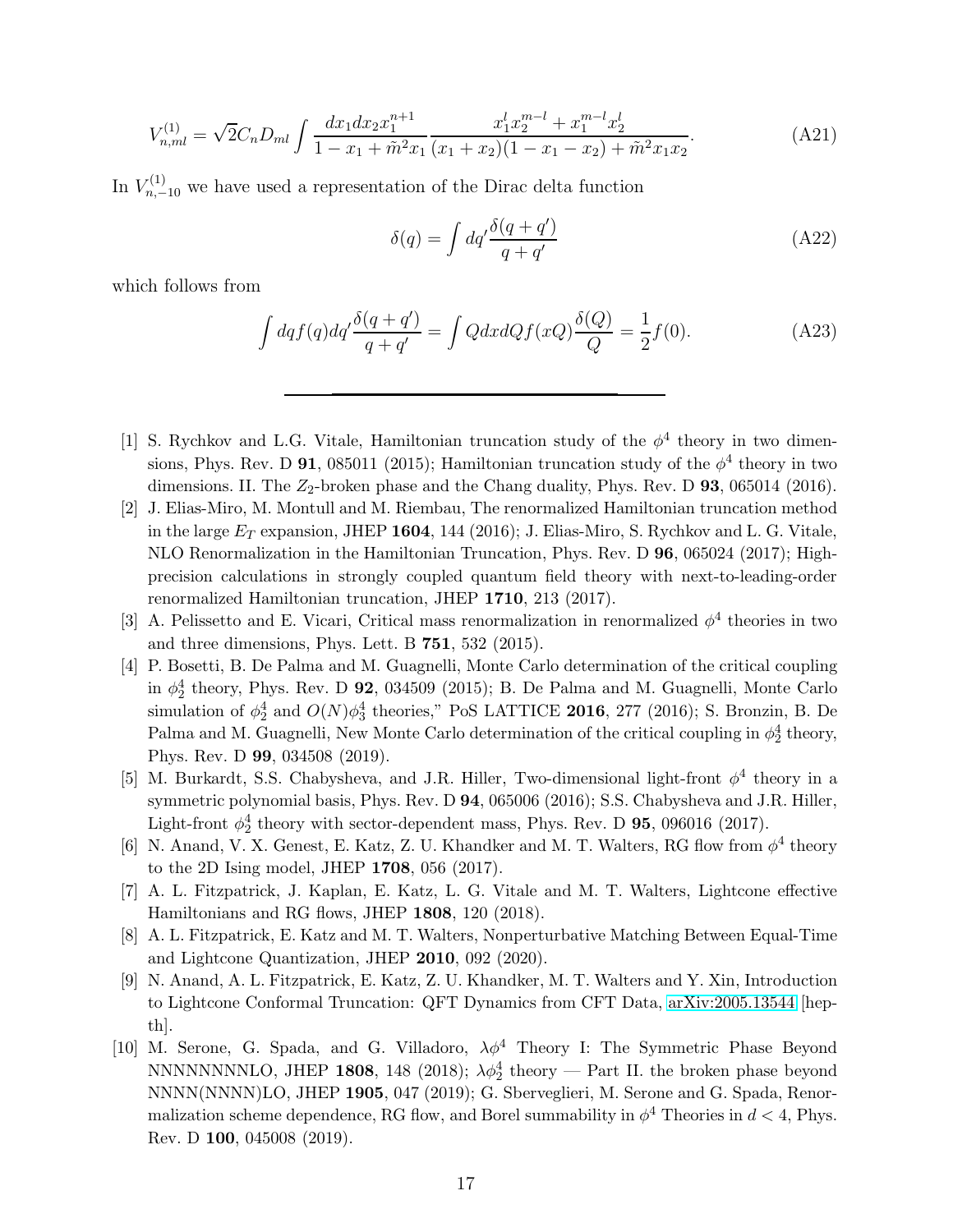- [11] D. Kadoh, Y. Kuramashi, Y. Nakamura, R. Sakai, S. Takeda, and Y. Yoshimura, Tensor network analysis of critical coupling in two dimensional  $\phi^4$  theory, JHEP 1905, 184 (2019).
- [12] G. O. Heymans and M. B. Pinto, Critical behavior of the 2d scalar theory: resumming the N<sup>8</sup>LO perturbative mass gap, JHEP 07, 163 (2021).
- <span id="page-17-0"></span>[13] J. P. Vary, M. Huang, S. Jawadekar, M. Sharaf, A. Harindranath and D. Chakrabarti, Critical Coupling for Two-dimensional  $\phi^4$  Theory in Discretized Light-Cone Quantization, [\[arXiv:2109.13372](http://arxiv.org/abs/2109.13372) [hep-th]].
- <span id="page-17-1"></span>[14] M. Burkardt, Light-front quantization of the sine-Gordon model, Phys. Rev. D 47, 4628 (1993).
- <span id="page-17-2"></span>[15] K. Hornbostel, Nontrivial vacua from equal time to the light cone, Phys. Rev. D 45, 3781 (1992).
- <span id="page-17-3"></span>[16] C. R. Ji and C. Mitchell, Poincare invariant algebra from instant to light front quantization, Phys. Rev. D 64, 085013 (2001); C. R. Ji and A. T. Suzuki, Interpolating scattering amplitudes between the instant form and the front form of relativistic dynamics, Phys. Rev. D 87, 065015 (2013); C. R. Ji, Z. Li ,and A. T. Suzuki, Electromagnetic gauge field interpolation between the instant form and the front form of the Hamiltonian dynamics, Phys. Rev. D 91, 065020 (2015) Z. Li, M. An, and C. R. Ji, Interpolating Helicity Spinors Between the Instant Form and the Light-front Form, Phys. Rev. D 92, 105014 (2015); C. R. Ji, Z. Li, B. Ma, and A. T. Suzuki, Interpolating quantum electrodynamics between instant and front forms, Phys. Rev. D 98, 036017 (2018); B. Ma and C. R. Ji, Interpolating 't Hooft model between instant and front forms, Phys. Rev. D 104, 036004 (2021).
- <span id="page-17-4"></span>[17] S.S. Chabysheva and J.R. Hiller, Transitioning from equal-time to light-front quantization in  $\phi_2^4$  theory, Phys. Rev. D **102**, 116010 (2020).
- <span id="page-17-9"></span>[18] D. Binosi and L. Theußl, JaxoDraw: A graphical user interface for drawing Feynman diagrams, Comp. Phys. Comm. 161, 76 (2004).
- <span id="page-17-5"></span>[19] P.D. Mannheim, P. Lowdon and S.J. Brodsky, Structure of light front vacuum sector diagrams, Phys. Lett. B 797, 134916 (2019);
- <span id="page-17-6"></span>[20] P. D. Mannheim, Equivalence of light-front quantization and instant-time quantization, Phys. Rev. D 102, 025020 (2020); P. D. Mannheim, P. Lowdon and S. J. Brodsky, Comparing light-front quantization with instant-time quantization, Phys. Rept. 891, 1 (2021).
- <span id="page-17-10"></span>[21] W.N. Polyzou, Relation between instant and light-front formulations of quantum field theory, Phys. Rev. D 103, 105017 (2021).
- <span id="page-17-7"></span>[22] J. Collins, The non-triviality of the vacuum in light-front quantization: An elementary treatment, [arXiv:1801.03960](http://arxiv.org/abs/1801.03960) [hep-ph].
- <span id="page-17-8"></span>[23] L. Martinovic and A. Dorokhov, Vacuum loops in light-front field theory, Phys. Lett. B 811, 135925 (2020).
- <span id="page-17-11"></span>[24] M. Burkardt, F. Lenz, and M. Thies, Chiral condensate and short time evolution of QCD(1+1) on the light cone, Phys. Rev. D 65, 125002 (2002) F. Lenz, K. Ohta, M. Thies and K. Yazaki, Chiral symmetry in light cone field theory, Phys. Rev. D 70, 025015 (2004) S. R. Beane, Broken chiral symmetry on a null plane, Ann. Phys. 337, 111-142 (2013)
- <span id="page-17-12"></span>[25] F.P. Aslan and M. Burkardt Singularities in twist-3 quark distributions, Phys. Rev. D 101, 016010 (2020); X. Ji, Fundamental Properties of the Proton in Light-Front Zero Modes, Nucl. Phys. B 960, 115181 (2020).
- <span id="page-17-13"></span>[26] G. McCartor, Light cone quantization for massless fields, Z. Phys. C 41, 271 (1988); T. Heinzl, A. Ilderton, and D. Seipt, Mode truncations and scattering in strong fields, Phys. Rev. D 98, 016002 (2018).